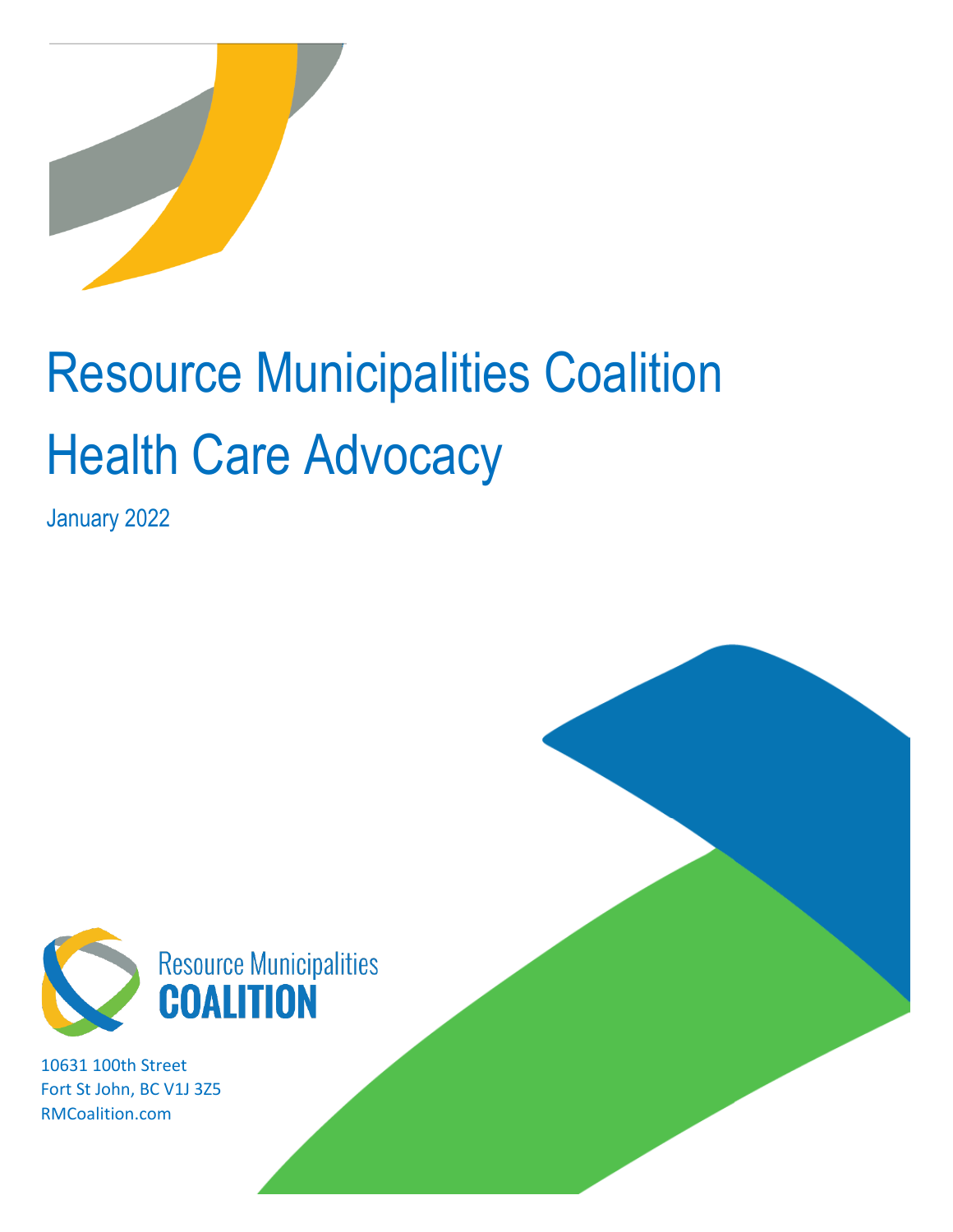

Health Care Advocacy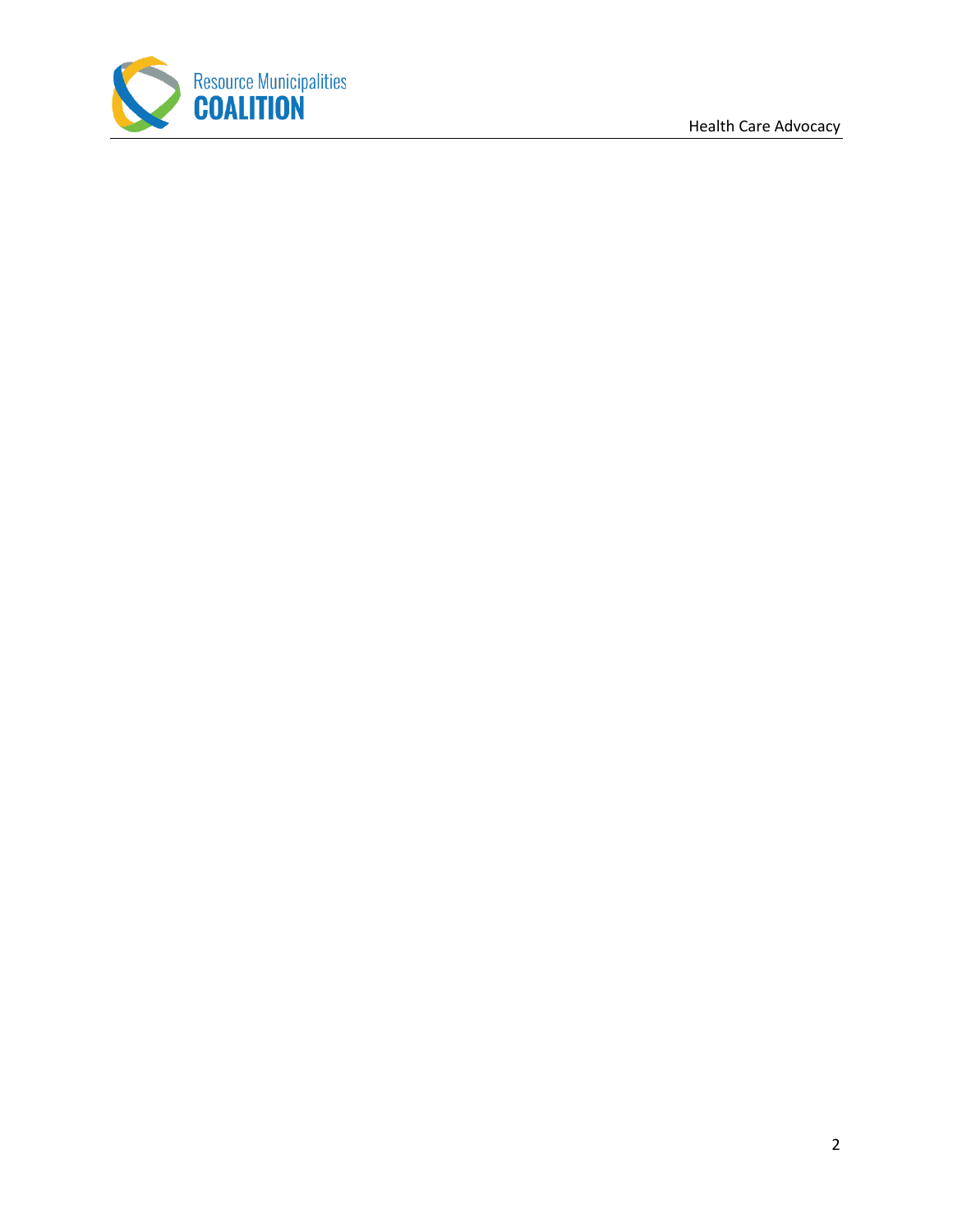

# Contents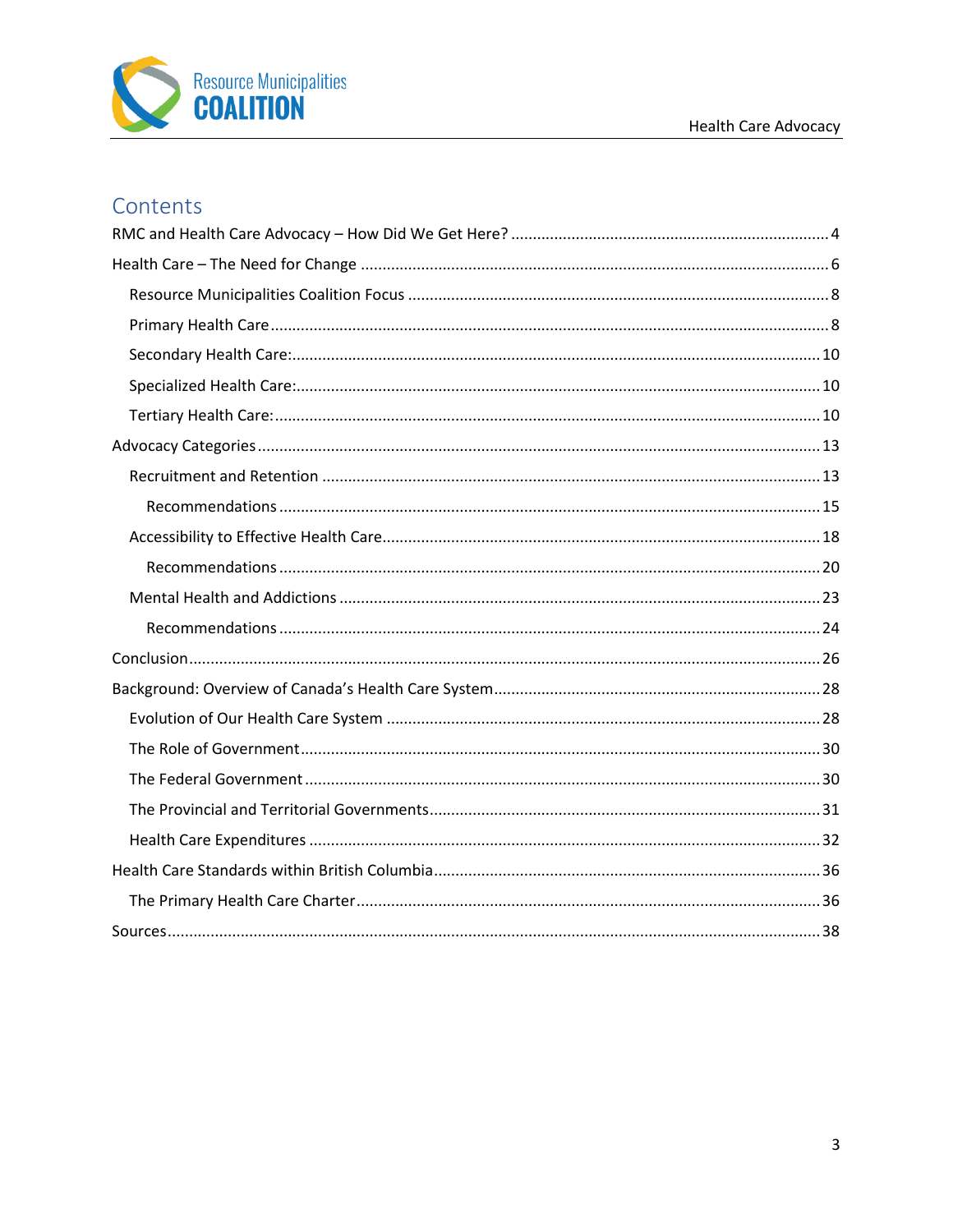

# <span id="page-3-0"></span>RMC and Health Care Advocacy – How Did We Get Here?

The RMC engaged in a robust Strategic Plan for 2021 - 2023 that includes addressing concerns that are common to its members and rural and remote communities in Northern British Columbia.

During the development of its 2021 – 2023 Strategic Plan, members identified that the provision of health care services delivered in geographically remote and rural communities was a key concern.

Throughout these discussion with member councils during the development of the 2021 - 2023 Strategic Plan, some key gaps and anomalies were identified:

- 1) The level of service provided to rural and remote communities is not comparable with larger urban centers.
- 2) The level of service provision by Northern Health differs significantly from community to community.
- 3) The administrative structure of service delivery differs significantly from community to community.
- 4) Access to increased levels of service through prioritization of health issues or referral is inconsistent from community to community and overall is considered to take too long (excessive wait times) or to be insufficient. (Specialists, testing, diagnostics)
- 5) The recruitment of medical professionals is inconsistent regionally and results in unreliable distribution of General Practitioners, Surgeons, Nurses, and other professionals across the region.
- 6) Recruitment practices include requests for provision of support by local government without transparency in process, use of funds, and return on investment.
- 7) The compensation structure for doctors (specifically) is inconsistent, exacerbates recruitment challenges, and creates a culture of "desirable and undesirable" community postings.

In follow-up to this initial discussion, the RMC requested that its member councils provide and identify what they individually and collectively felt were the top concerns associated to health care service within their respective jurisdictions.

These concerns were then summarized into three categories to provide the framework for advocacy by the RMC and within each category, there are many single issues that require a more tailored and aggressive approach and while the review and recommendations may not be an exhaustive list of shared concerns, they represent the top concerns raised. It is worth noting that there are significant overlaps of these categories as they have significant influence on one another in various ways and have been prioritized based on feedback from responding councils.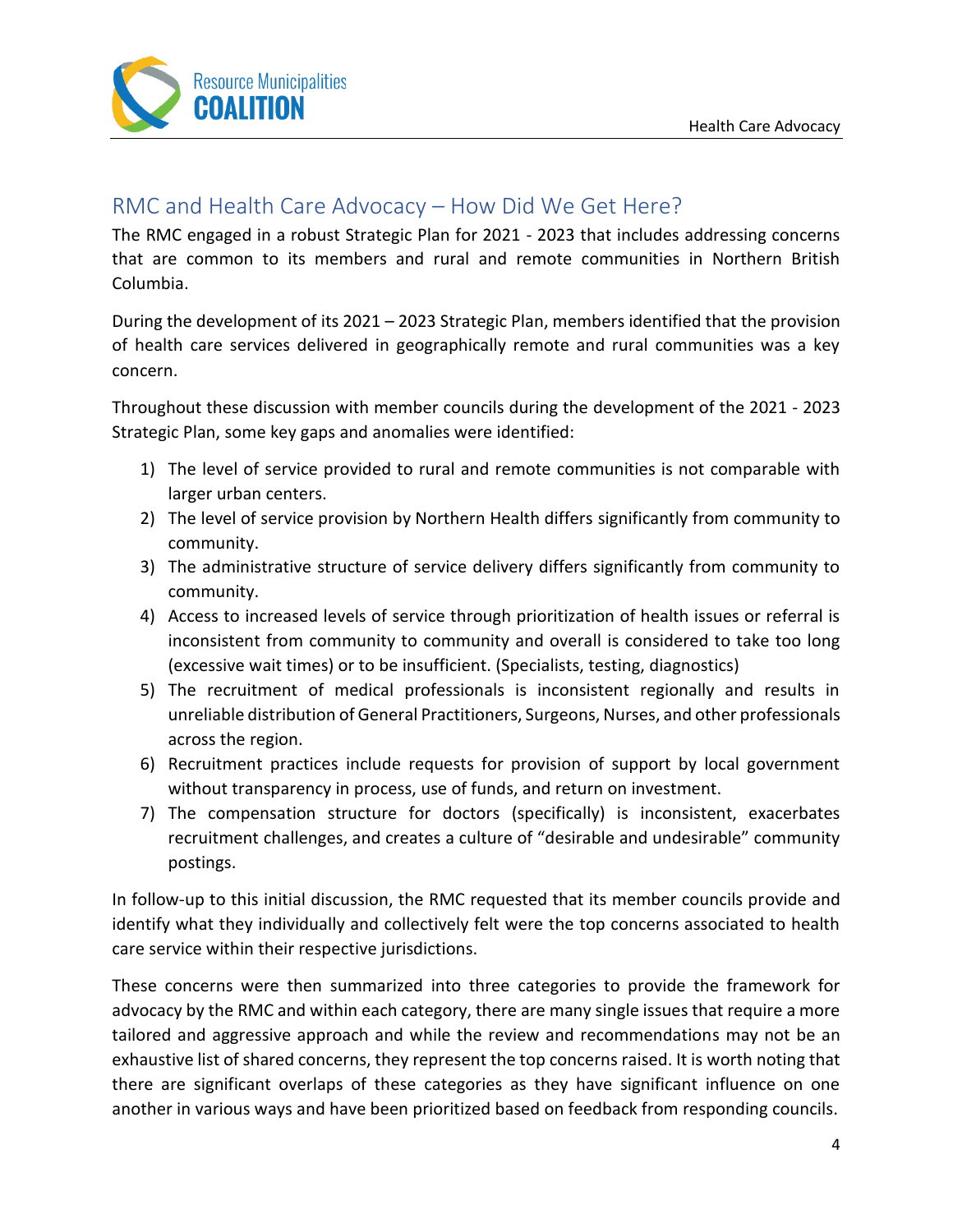

The categories identified for advocacy are as follow:

• Accessibility to Effective Health Care

*Health care and access to basic health care should be recognized as a human right.*

• Recruitment and Retention of Health Professionals

*Professional development and support mechanisms possess a greater incentive over monetary gains.*

• Mental Health/Addictions

*Mental health is a state of well-being, and we all have it. Mental health is not the absence of mental illness and living with mental illness does not mean you cannot have good mental health.*

The interconnectivity of these concerns can easily blur the underlying issue, however, in reviewing documents and studies led or commissioned by governments, academia, and industry for the last 15 years – recruitment and retention is a common element of all recommendations.

Identified challenges, presented by municipal councils, highlights their individual understanding of the complexity to these concerns. While advocacy is a big part of the work that the Resource Municipalities Coalition is taking on in this area, the RMC recognizes that discussion must also offer solutions.

Therefore, the RMC is working to provide informed discussion regarding the concerns raised by councils and provide alternatives that they feel work to a resolution of the issues.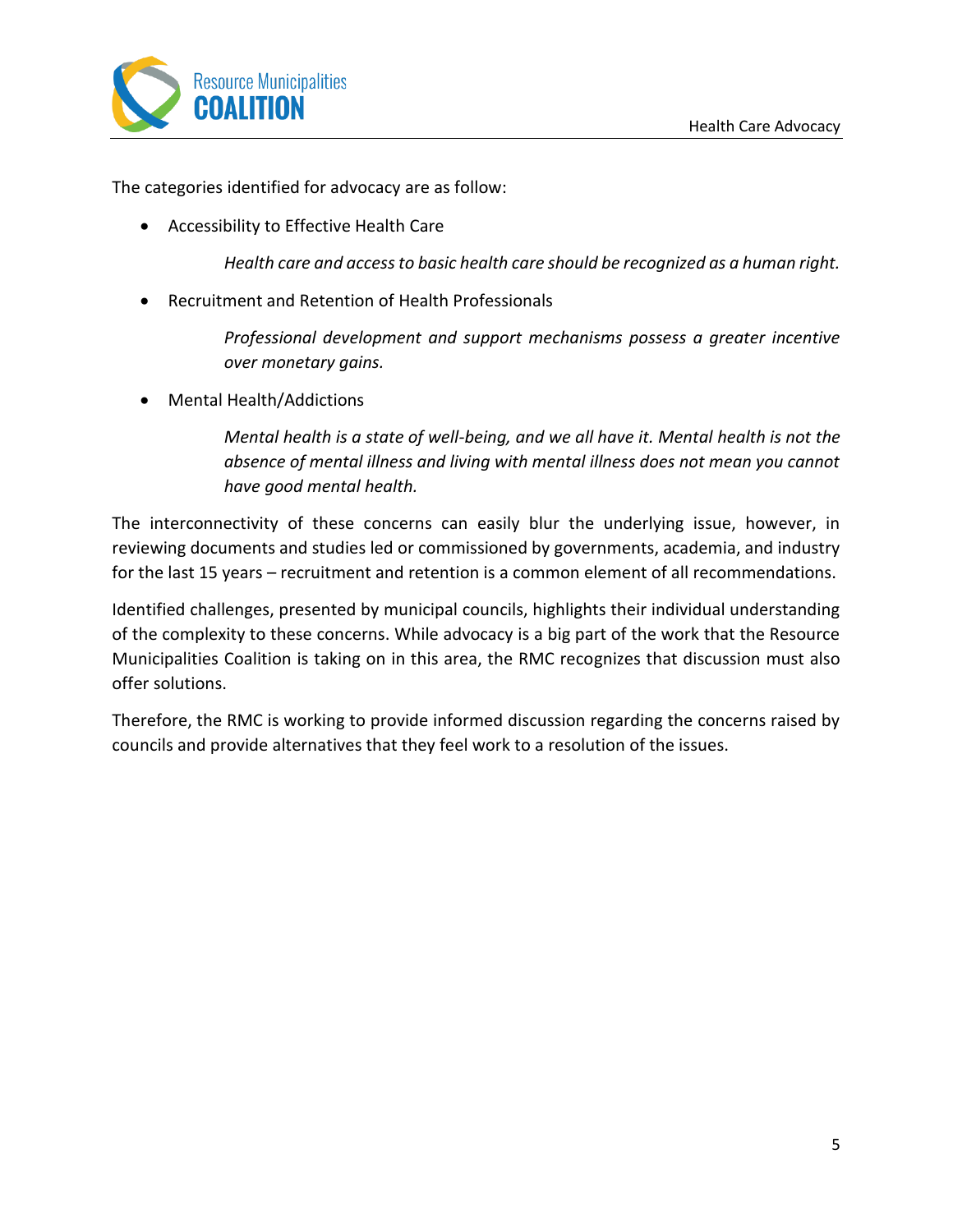

# <span id="page-5-0"></span>Health Care – The Need for Change

Health care within most industrialized countries have achieved universal and equitable access to primary health care. While the approach and structure of this important service may vary, primary health care service is the point of first contact with health services and facilitates the entry to the rest of the health care system.

The shared concerns amongst industrialized countries reside with maintaining access, quality, and prevention, as they manage the supply of an adequate level of health care workers. This challenge is amplified by the change in demographics of young professionals as well as the challenges of geographic locations of services.

While civilization may be perceived as being advanced from a technological perspective, many challenges exist in rural or geographically remote communities because of government supports to connect or stabilize the fundamentals of 20<sup>th</sup> century life in these areas. These areas have little return on investment for competitive business and therefore, advancement in these regions is solely dependent on governments support and initiative. This is then further complicate by vote weighting and influence, in many populations.

Advancement of fundamental health services has become an expectation of industrialized countries and its access is a public mandate of their respective governments – *a basic human right*. So, why, after many studies and commitments by governments, does the issue of equitable access to primary health care still exist?

During discussions with Resource Municipalities Coalition (RMC) member councils in the summer of 2020, the following concerns with health care services arose, access to health care, recruitment and retention, and mental health. These concerns are strong enough to support stand-alone advocacy, however, the interconnectivity of these concerns indicate that by finding an effective solution to one, will have beneficial impacts to the others. This was supported through a review of multiple works that span over a period of the last 15 years, in which, a common theme began to emerge and was further qualified through discussions with health care professionals and health care associations.

An overview of the Canada Health Act identifies responsibilities within the Canadian Health Care System, however, the short Act leaves opportunity for conflict between the various levels of government and their responsibilities in delivering effective health care within the provincial or territorial jurisdictions. This disconnect is supported by a recent article by the National Post<sup>14</sup> on October 20, 2021, *"Canada doesn't know how bad its doctor shortage is, let alone how to fix it"*. Dr. David Peachey of Health Intelligence Inc. and Dr. Katherine Smart of the Canadian Medical Associations (CMA) both provide comments of the challenges and suggest that the system itself may in fact be at the root of solving the challenges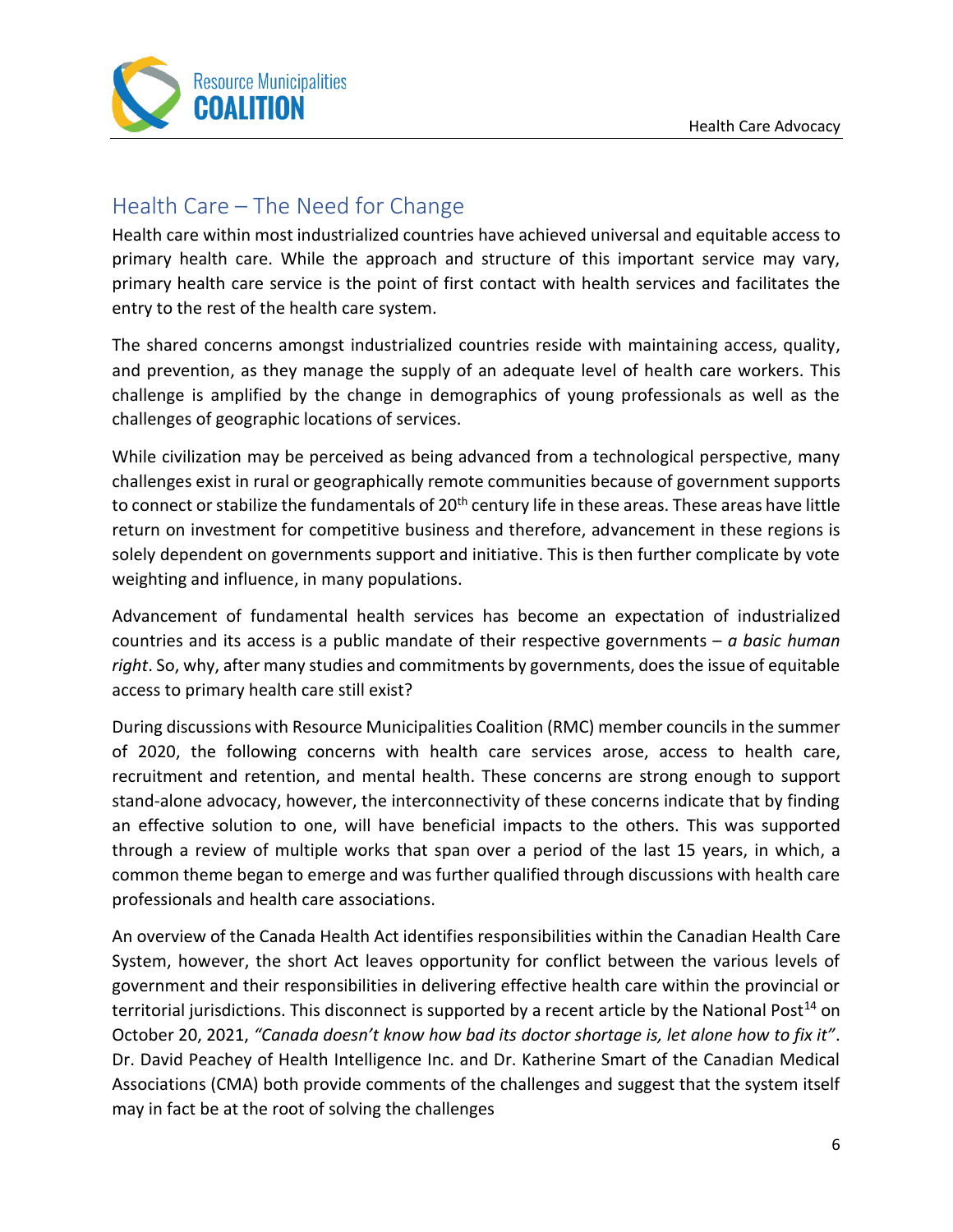

Within British Columbia, the foundation of health care stems from the "Primary Health Care Charter" that was established in 2007 and then followed in 2015 by the "Primary and Community Care in BC: A Strategic Policy Framework" policy paper that was established to focus and reenergize the commitments of 2007 "Charter". While the policy paper re-identified the requirements of a strong, effective, accessible, and sustainable health care system, and with supporting action items being taken to review various elements of the system - it failed to affect effective change particularly within rural and remote communities.

The shared concerns of delivering and maintaining equitable access to primary health care is dependent on the ability to manage an adequate supply of health care professionals. Within Canada and in sync with remarks from Dr. Katherine Smart of the CMA, the system prevents a qualitative answer to what that supply looks like, and the needs required to mitigate the impacts.

An analysis of the Canadian medical system is required to determine gaps and provide mitigation efforts, to ensure that Canadians can have patient focused access to effective health care. However, for the purposes of this paper, the focus of recommendations will be on that of the Northern Health region.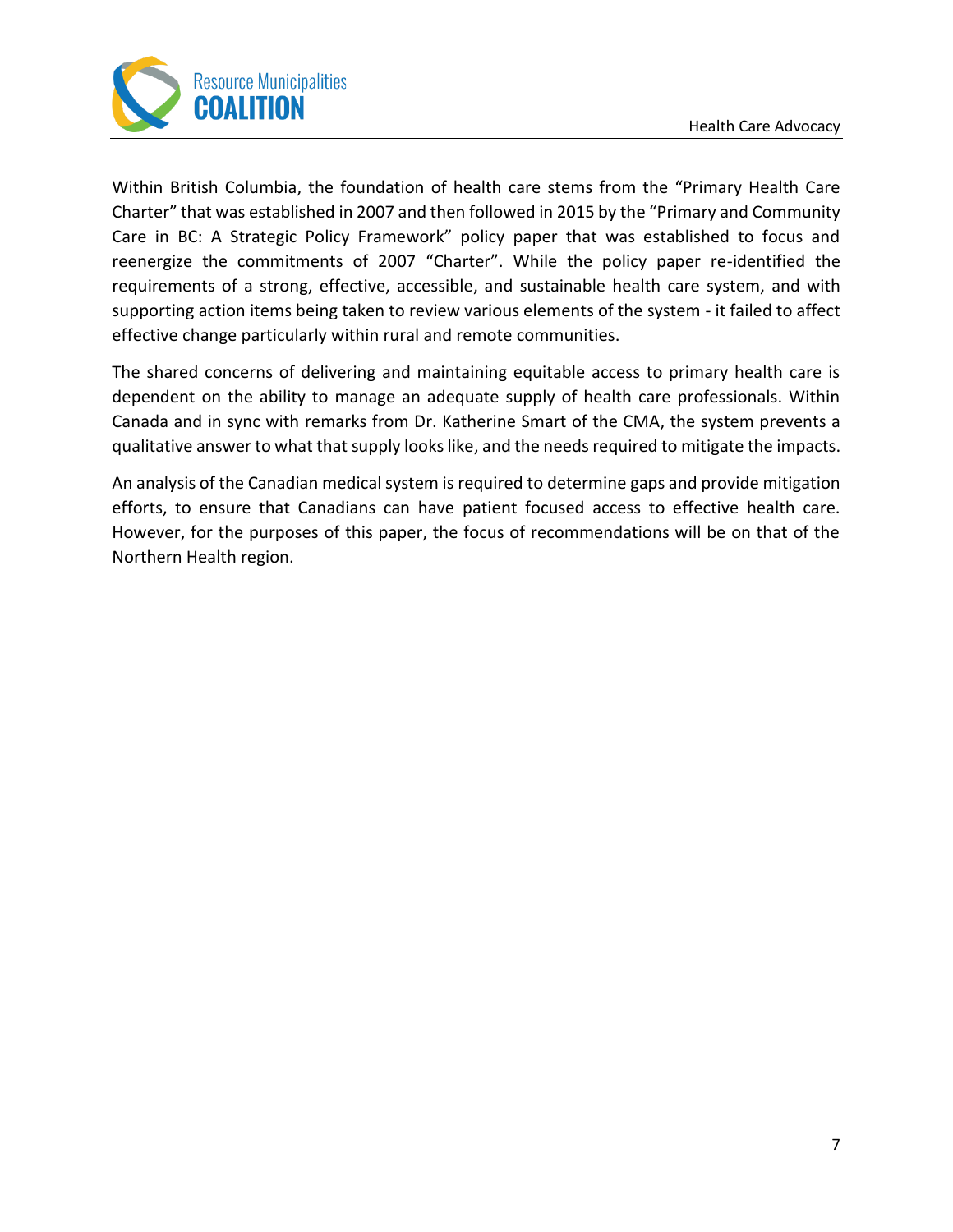

# <span id="page-7-0"></span>Resource Municipalities Coalition Focus

The focus of the RMC's work is to provide information and data where possible, to encourage and support Northern Health in the provision of health care as a strong, sustainable, accessible, and effective primary health care system based on the concerns raised by the member councils and to focus solely on those matters at this time.

It is important to note that while certain concerns have been raised in the development of what challenges communities face in relation to health care. Not all, are within the scope of our individual health care regions throughout the province and would require a separate review to develop strategies and advocacy opportunities. One such concern of importance to communities is that of ambulatory services provided and the impacts to community services.

The overlap and influence of the seven priorities on each other, further complicates the process of providing a strong, sustainable, accessible, and effective primary health care system, specifically in rural and geographically remote communities. An additional influence that must be factored in the discussion and recommendations is that within the Northern Health region, there is only 6.7% of the province's population covering 70% of the land area. This statistic does not reflect the influence of fly-in/fly-out workforces housed in camps outside municipal boundaries but impact the health care system.

After several months of consultation with member municipal councils and in reviewing various reports, studies, and documents on health care developed by provincial, federal governments and from the profession of physicians, the Resource Municipalities Coalition felt the top three areas of concern are as follows:

- 1) Accessibility to Effective Health Care
- 2) Recruitment and Retention
- 3) Mental Health and Addictions

As with the seven priorities identified with the Charter, the overlaps of influence between these three areas of concern are significant, further complicating the determination of effective solutions.

## <span id="page-7-1"></span>Primary Health Care

Before looking at the top three areas of concern, it is relative to provide some understanding of services provided through primary health care and how primary health care relates to health care as a system.

Primary health care services are significant and quite often misrepresented in the discussion or not recognized as contributors to the development of plans by those not familiar with the system. Primary health care services vary; however, not an exhaustive list, the following provides some overview to the diversity of services that may fall under primary health care: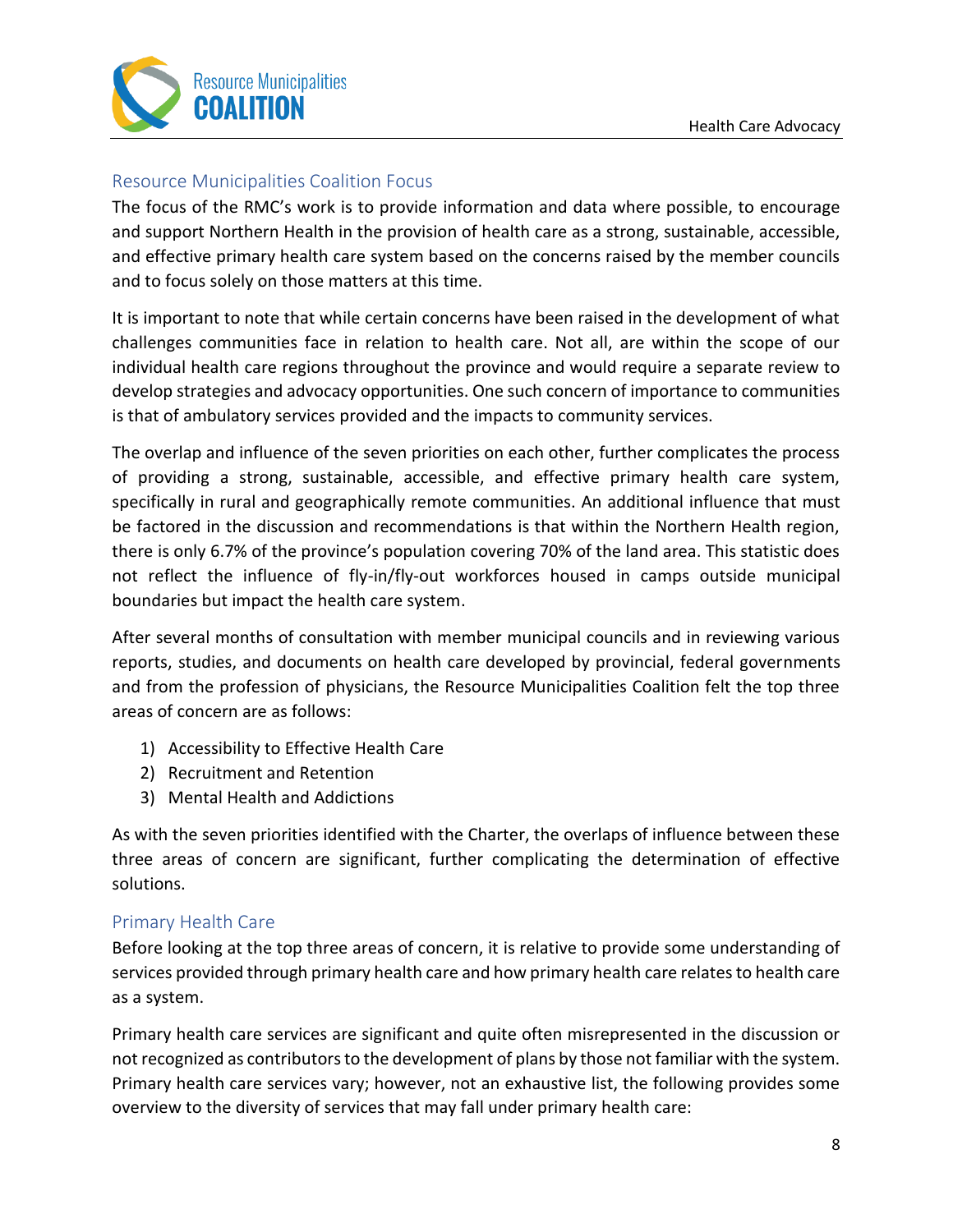#### Minor emergency care

- Broken bones
- Burns
- Illness
- Lacerations, etc.

Follow-up primary care

- Splint or cast removal
- Removal of stitches
- Testing, etc.

Individual and family engagement

- Suicide
- Family trauma

Chronic disease prevention and management

- Heart disease
- Cancer
- Respiratory
- Alzheimer's
- Diabetes
- Mood disorders
- Kidney disease
- Strokes
- ALS
- COPD
- Cystic fibrosis
- High blood pressure
- Asthma
- Arthritis
- Hepatitis

Addiction and mental health treatment and services

- Tobacco
- Alcohol
- Narcotics

Care of patience with complex needs

- Fibromyalgia
- Myalgia Encephalomyelitis (ME)
- Lyme disease

Rehabilitative care services

Family planning and pregnancy counseling services

Maternal and child health services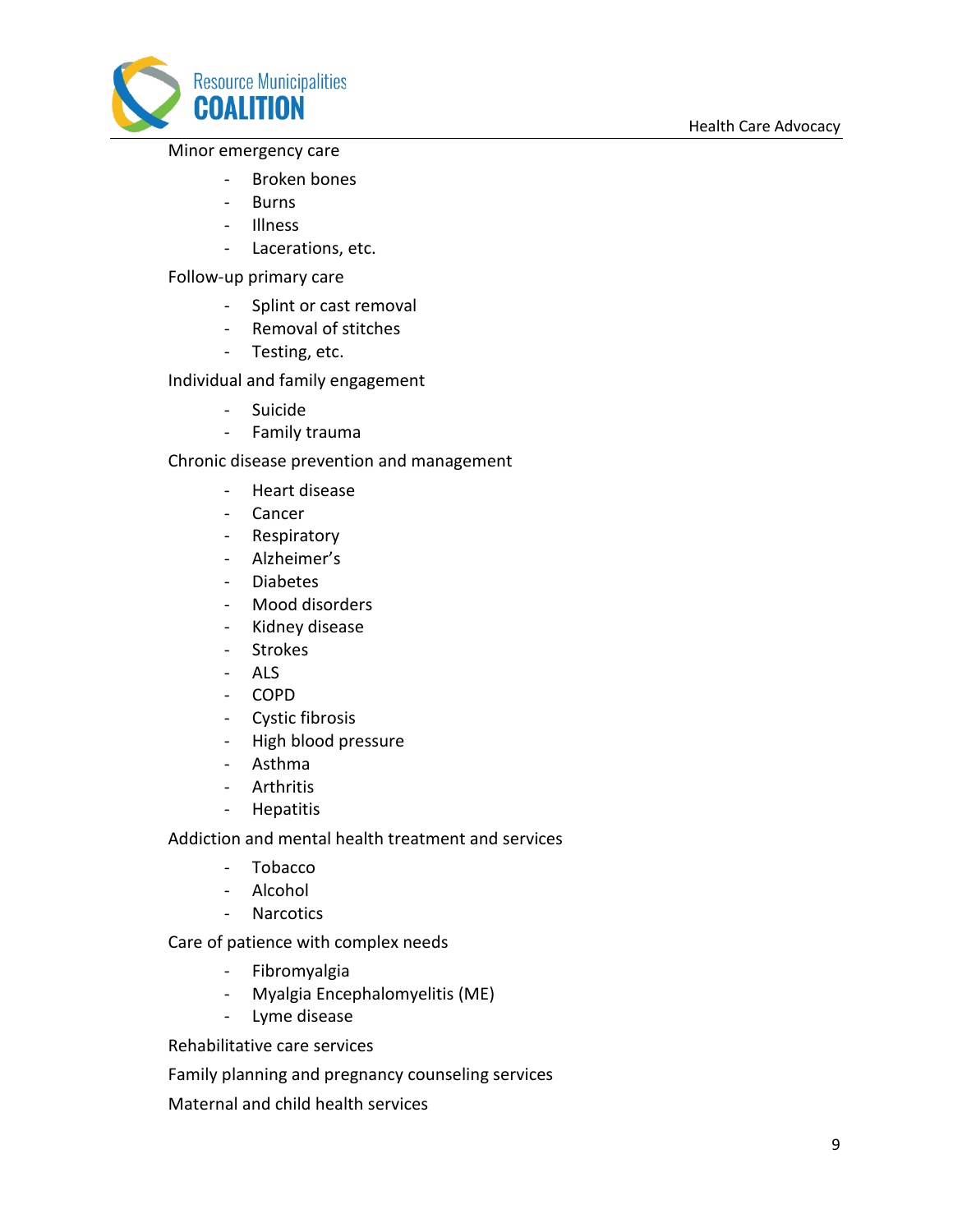

Palliative and end of life care

Geriatric care

Health promotion and disease and injury prevention services

Population health improvement

- Immunizations
- Health education
- Disease prevention
- Water and air quality
- Population health surveillance
- Diet and nutrition services

#### Pharmacy

Laboratory and diagnostic services

- Blood work
- Xray
- CT scan
- MRI

Outpatient care services

- **Physiotherapy**
- Counselling

Primary health care is the center of the province's health care system; it feeds:

#### <span id="page-9-0"></span>Secondary Health Care:

Secondary health care generally is more specialized and may be further from primary health care facilities in geographically remote communities.

- In-patient services
- Emergency care services
- Medical or surgical treatment services
- Diagnostic laboratory and medical imagining services
- Acute mental and physical health assessment

#### <span id="page-9-1"></span>Specialized Health Care:

Specialized health care is often centered within major urban centers and require larger distances of travel for geographically remote patients.

> - Referral from primary or secondary health care services, this can include but is not limited to, cardiology, gastroenterology, psychiatry…

#### <span id="page-9-2"></span>Tertiary Health Care:

Tertiary health care will typically be located within medical schools or teaching hospitals where specialists reside for the treatment of rare conditions.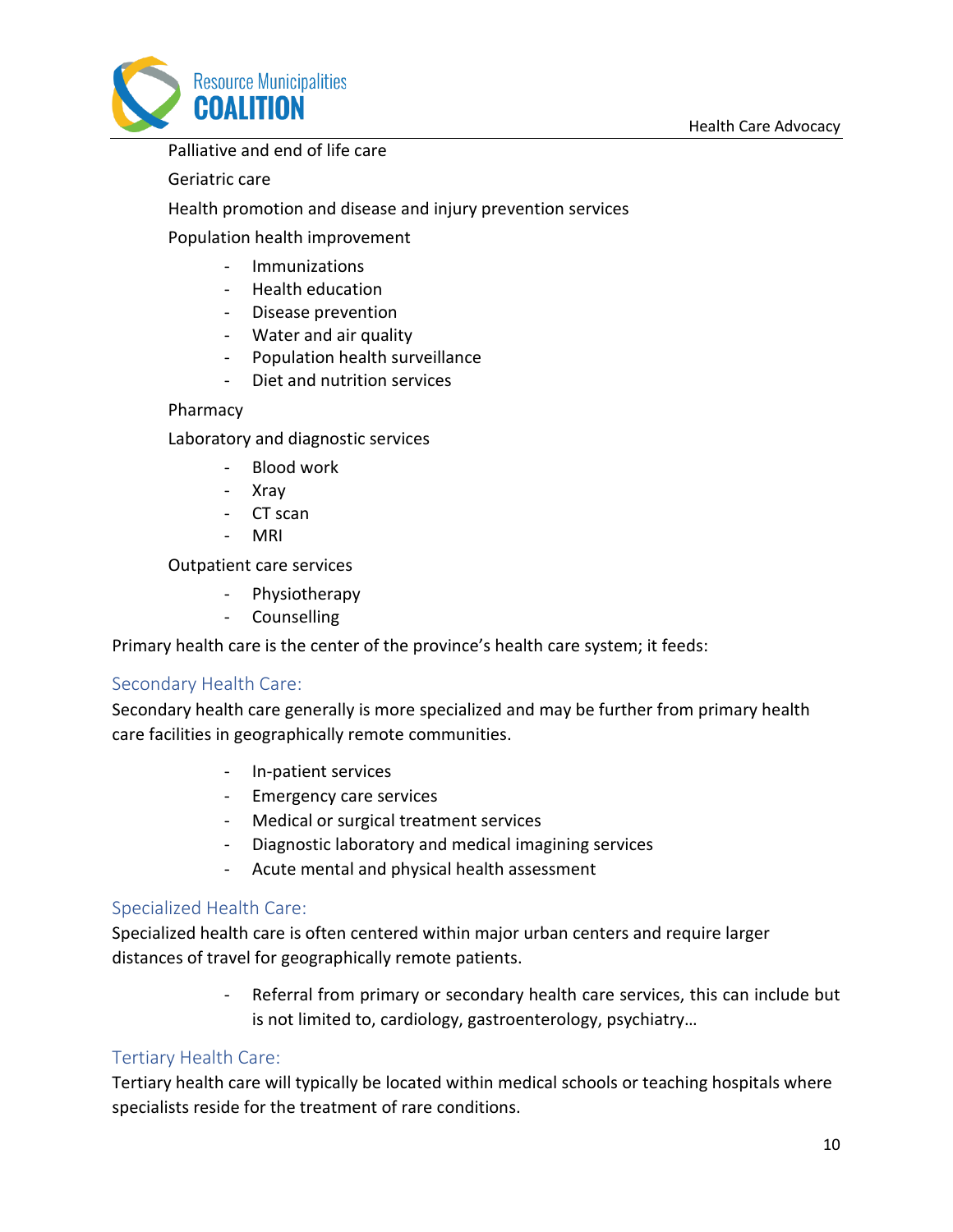

- Referral from primary or secondary health care professionals for highly technical health care services like advanced diagnostics.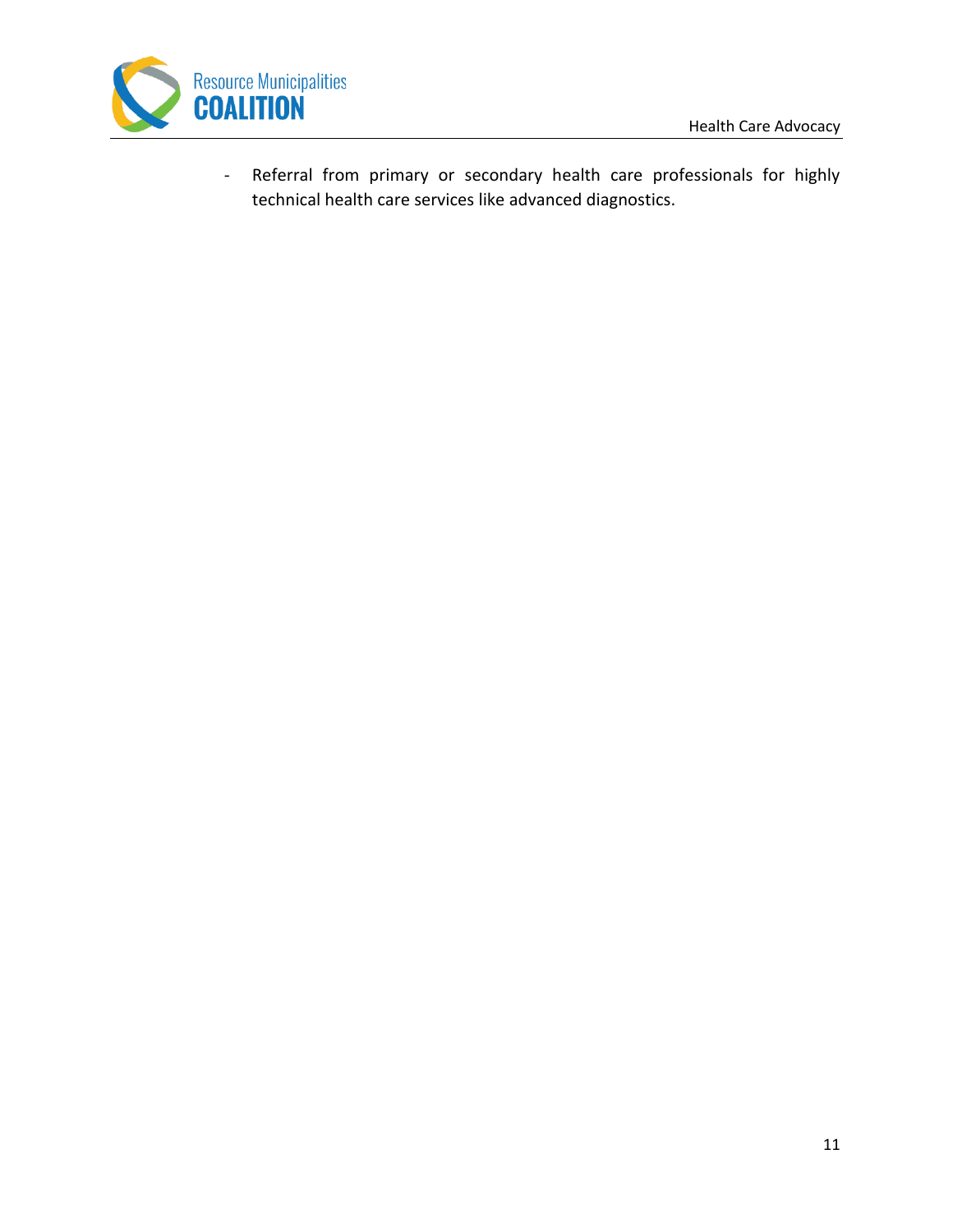

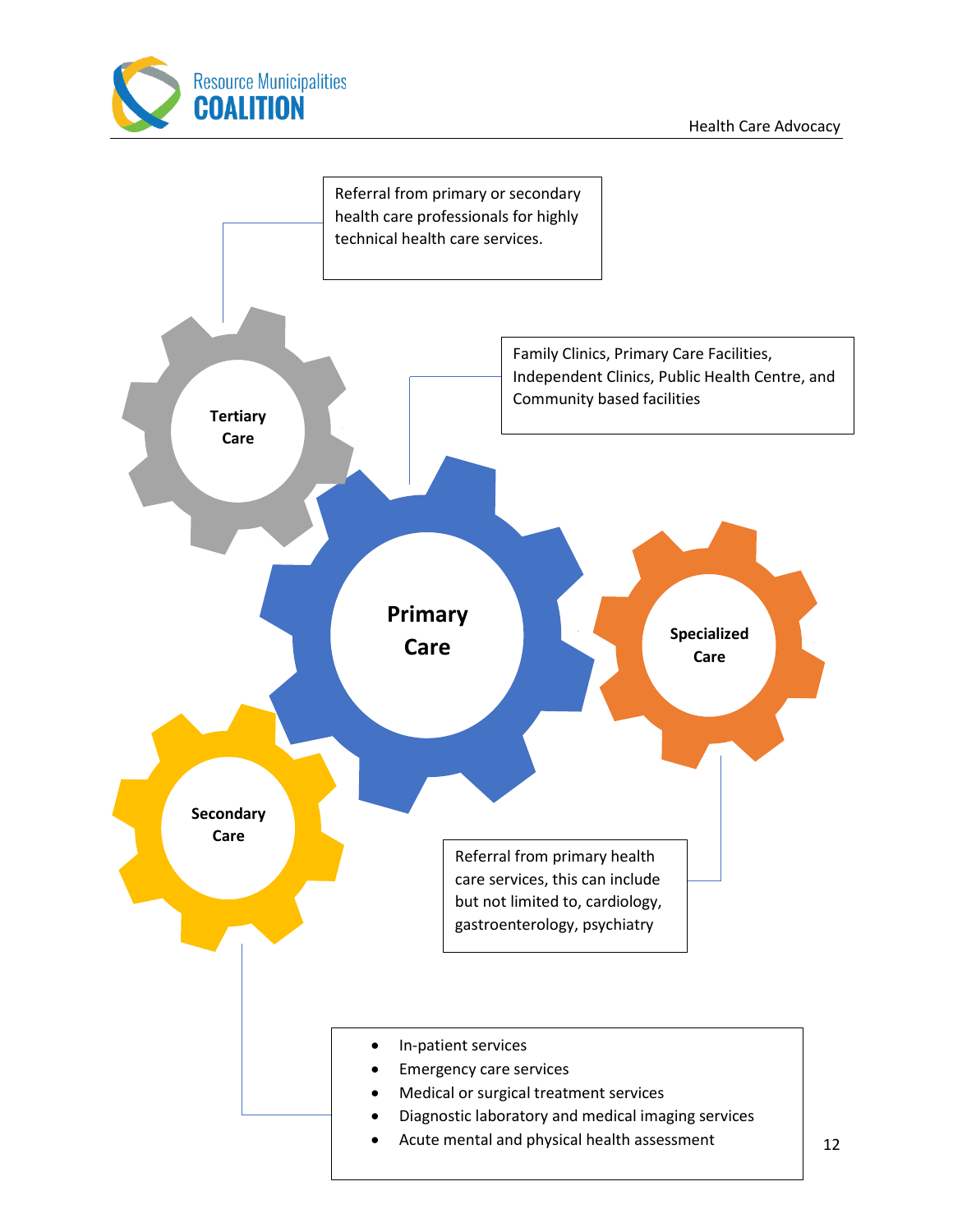

# <span id="page-12-0"></span>Advocacy Categories

The challenges of our local health authority in some ways are systemic, and yet individual in other ways. To further understand the complexity of the issues, one does not have to look much further than the Canada Health Act and the responsibilities of all levels of government as described within the Act.

The Canada Health Act's primary objective, as identified under section 3, is "to protect, promote, and restore the physical and mental well-being of residents of Canada and to facilitate reasonable access to health services without financial or other barriers."

The purpose of the Act is to provide the criteria and conditions required within health care services, as described earlier in this document, provided under provincial law, so that the provinces may receive the Canada Health Transfer.

Fundamentally, if the province meets the (5) elements of criteria (as identified on page 29 of this document), they will receive full transfer of funds from the Canada Health Transfer process. This means that each provinces health care system is independent of each other with the only common ground being that they have all met the (5) elements of criteria.

This disconnect clearly identifies why research and studies conducted of the Canadian health care system rarely gain traction unless they are federally done and have the consensus of all the provinces and territories.

Despite a flawed system, consideration must be given to the impacts that this has on regional health authorities and the quality-of-life benefits this has on British Columbians. As identified within council workshops in 2020, the leading challenges can be addressed at the provincial level and therefore, the following discussion and recommendations are brought forward as advocacy work that the RMC can bring forward to government.

## <span id="page-12-1"></span>Recruitment and Retention

The Charter<sup>1</sup> in 2007 recognized that the family physician is the cornerstone of primary health care, as they are a part of a broader community network and professional team who provide health care services to the community. Likewise, the Nurse and Nurse Practitioners of British Columbia released a report in 2018, "Enhancing Rural and Remote Nursing Practices for a Healthier BC", that emphasizes the equally important role that nurses provide to primary health care - often the only available health care provider.

The College of Family Physicians of Canada in their 2004 study looked at the scope of family practices in rural and urban settings. Physicians face significant challenges in rural or more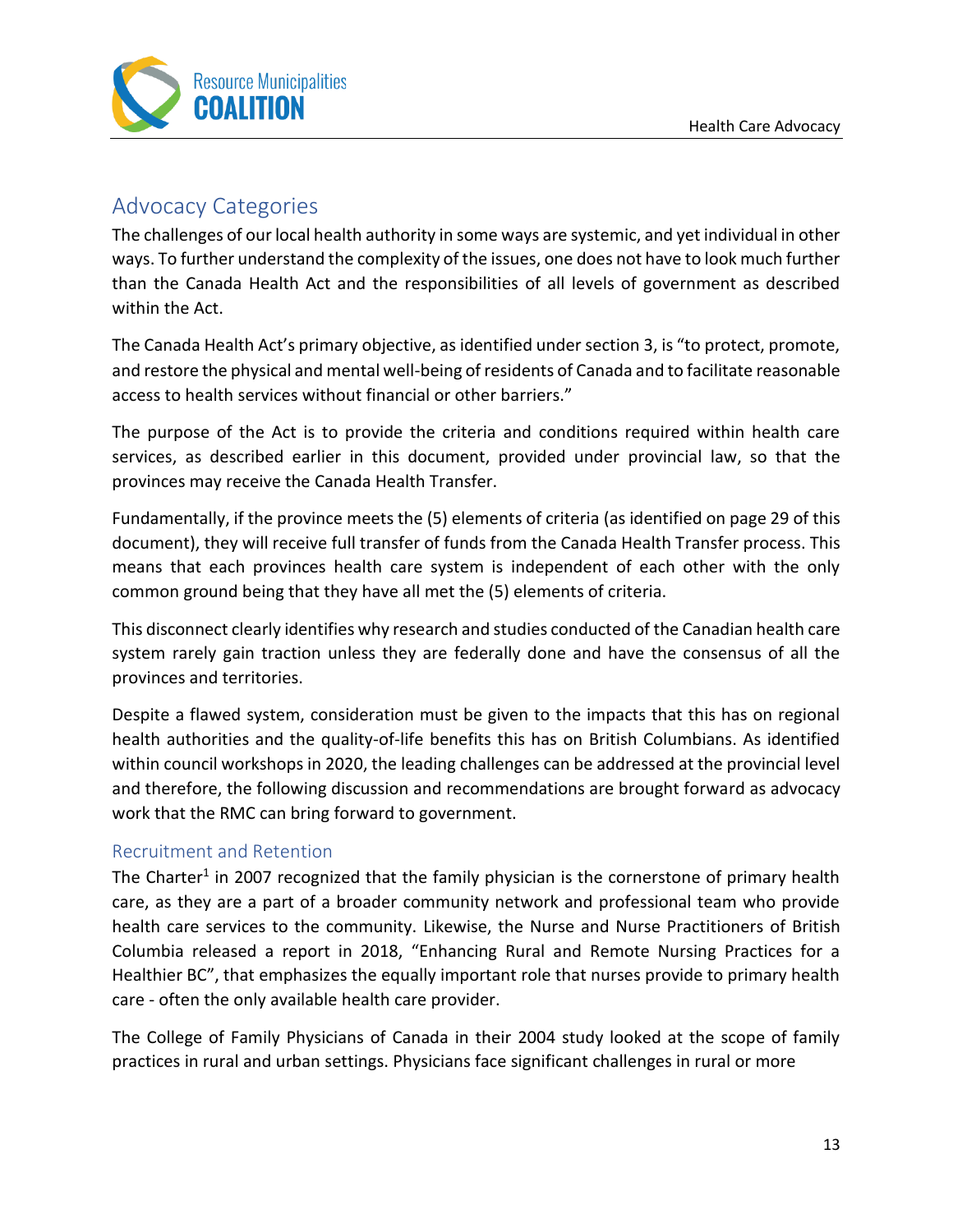

dramatically, geographically remote communities compared to their urban counterparts and may be a piece of the challenges to attract physicians to rural settings - geography may be a deterrent.

A report published by the House of Commons on Labour and Skills Shortages in Canada: "Addressing Current and Future Challenges"<sup>9</sup> in 2012, recognizes the impact on the health care sector due to an aging population. This aging population is also noted within the British Columbia statistics as recently as 2018, in which the aging population was forecasted to represent approximately 25 percent of BC's population by 2031.

Emphasis on incentivizing family physicians to tele-conference with patients living in a facility or in the community with family, as part of the recommendations to improve care for frail elderly becomes a short-term solution to a labour shortage and still omits developing actionable plans that will encourage health professionals to look to rural communities as a place to establish a sustainable practice.

An aging population is a significant challenge and increases the demand for all forms of health care workers, with geographically remote communities further amplify this challenge. The inability to attract physician, nurse practitioners, public health staff, community nurses, midwives, pharmacists, mental health professionals, clinical counsellors, physiotherapists, chiropractors, home and community care workers, dietitians, specialists, and many other health professionals and non-government organizations who work as a team with patients and their extended families, reduces the quality of life and further impacts labour shortages felt in other sectors throughout the province.

While an aging population creates more challenges to a stretched health care system, it, is not the driver of recruitment and retention. As noted earlier in this review, many geographically remote communities are resource communities that drive the provincial economy and while we may work as a Province to become a carbon-neutral economy, these communities and the need for health care will remain equally as high in this transition. This then means, solutions should be sustainable and relevant to individual locations.

The Canadian Alliance for Sustainable Health Care (CASHC) released a report in November 2018, "Principles of Sustainable Health Care"<sup>10</sup> that states, "influences to health care sustainability is related to human resources, inequalities, safety, citizen's trust and confidence, productivity, and societal expectation."

The province, in many of their reports, note that there is great potential in primary health care to improve the health of the population, supporting statements like CASHCs, however, it only references that the solution is to work together. Working together is articulated by the point that they note needing to co-develop strategic direction based on capturing the activity, experimentation, and successes of past years, however, results of this collaborative approach are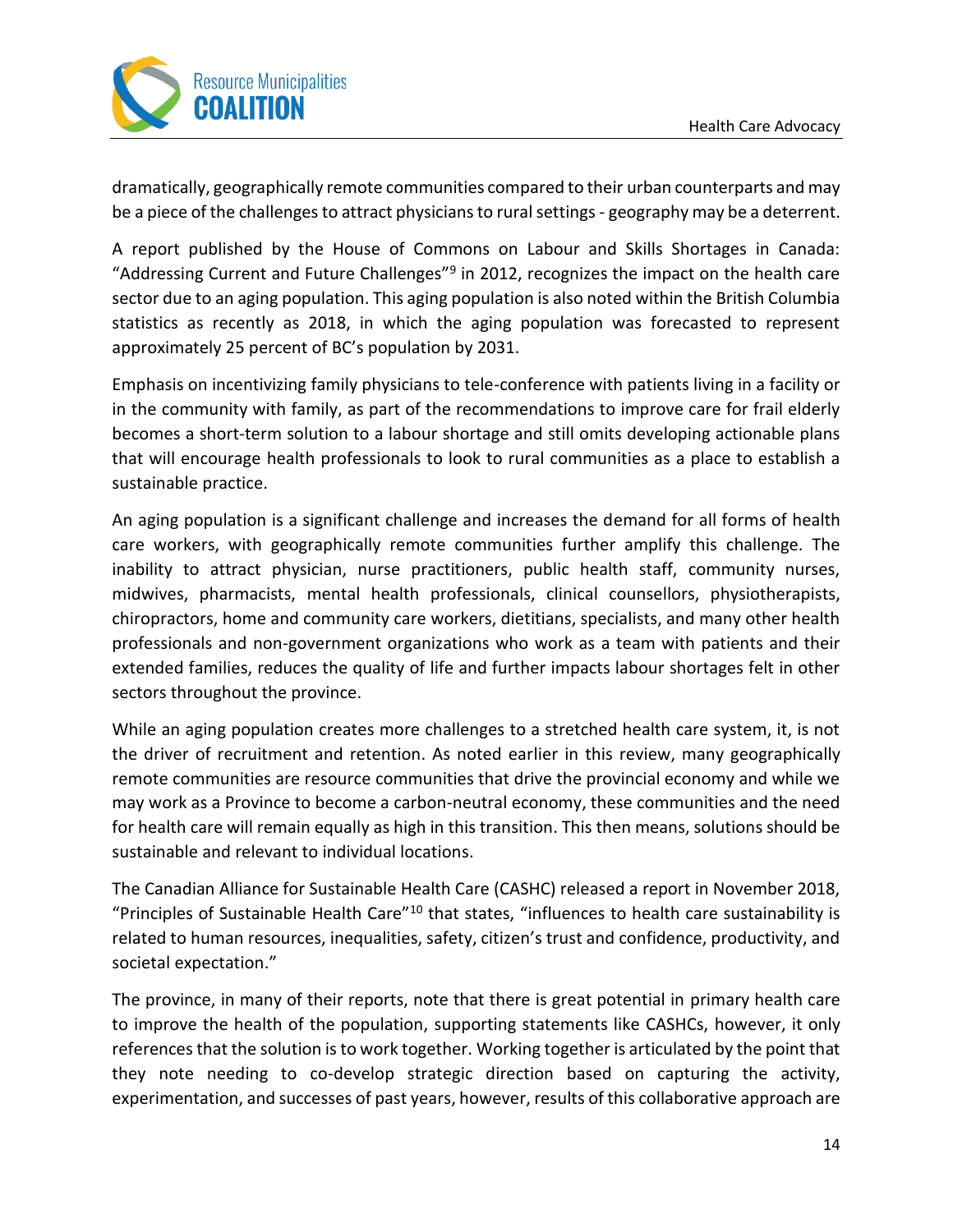

not being widely recognized as attracting and therefore, retention remains a significant issue that impacts access.

Supporting the retention concerns of physicians in geographically remote or rural communities is that of nurses. In a report: "Nursing Practice in Rural and Remote Canada", found in the CIHI's Nursing Database, June 19, 2004<sup>11</sup> and supported by recent work completed by the University of Northern British Columbia: "The Importance of Organizational Commitment in Rural Nurses Intent to Leave", January 24, 2020.<sup>12</sup> Rural nurses represent 6.7% of the provincial workforce and service 12.4% of the provincial population while urban nurses represent 93.3% of the workforce and service 87.6% of the provincial population. Compounding this disproportion and complicating retention concerns is the higher percentage of nurses occupying casual positions compared to their urban counterparts.

It is important to recognize that while this may fluctuate based on health authorities hiring practices, nurses face uncertainty of full-time employment in rural communities while physicians are faced with an excessive workload in rural communities, both equal deterrents to working in geographically remote or rural communities.

There is a direct correlation between quality of life and labour force retention in all sectors and as health care is a fundamental social service that British Columbians rely on, this challenge becomes more critical and unique, and further compounds labour force retention in other sectors. This further demonstrates the interconnectivity within the system and its relationship and influences with other sectors and supports a recent article by the National Post on October 20, 2021, *"Canada doesn't know how bad its doctor shortage is, let alone how to fix it"*. Dr. David Peachey of Health Intelligence Inc. and Dr. Katherine Smart of the Canadian Medical Associations both provide comments of the challenges and suggest that the system itself may in fact be at the root of solving the challenges.

#### <span id="page-14-0"></span>Recommendations

The following recommendations while not exhaustive of each specific issue that may be found through a community-to-community review, are a first step at improving recruitment and retention concerns in primary health care. In addition, these recommendations would improve most access to health care concerns, by providing adequate levels of staffing throughout the region.

1) **Incentivizing Health Care Professionals:** Policy change that encourages physicians and nurses to take on practices within under-served areas and regions would improve access and reduce major cause of death, disorders, and disparities in health care across major population subgroups. This argument is supported by work done by Barbara Starfield<sup>5</sup>. Incentivizing the opportunity is as relevant within the healthcare sector as it is with any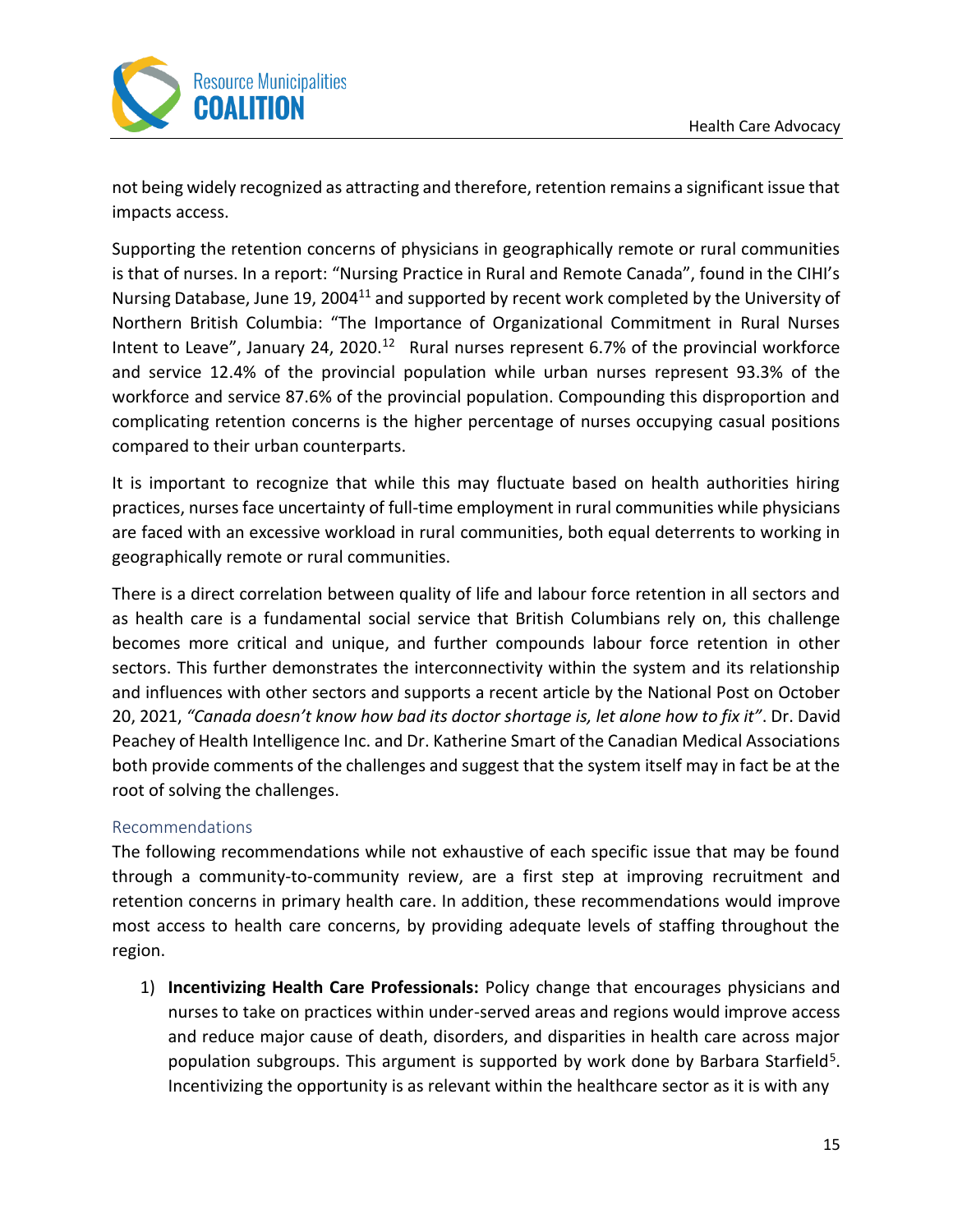

professional services required in the under-served regions and therefore, consideration must be given to a concern of work-life balance and access to amenities rather than increased monetary incentives.

Work-life balance is about creating and maintaining supportive and healthy work environments, which will enable health care professionals to have a balance between work and personal responsibilities to their family and community and this strengthens their loyalty and productivity.

Insufficient staffing levels create challenges to work-life balance due to the need for current staff to work longer hours, impacting the work-to-family balance. Health care is not alone, industry struggles with this as well and some have found solutions that may be applicable to making rural health care retention a little more attractive. Whether this is as simple as the provision of childcare services, or as complex as improving staffing levels to prevent staffing shortages, options must be considered and implemented to preserve the work-life balance.

Amenities not only provide incentive to healthcare professionals and their families, they provide economic opportunities for community growth and development. This enrichment of a community further strengthens the work-life balance for multiple sectors while improving investment and access to health care. By closing the gap between perceived career opportunities for urban verses rural physicians and nurses, it helps to support an attractive opportunity for career development.

As part of achieving a positive work-life balance and access to amenities, education challenges need addressing through better supports systems like connectivity, facilities, and community centric work cultures. Policy change to aggressively advance these supports is required by government in partnership with communities and therefore, supports the need for community-based health care as part of the current system.

2) **Workplace Culture:** Work culture has an impact on attracting and retaining staff regardless of the workplace. This culture will also determine the ability of the workplace to improve engagement and satisfaction amongst its staff, which in-turn improves performance. This is led by a strong and effective leadership team that communicates and interacts with their team effectively by focusing on vision, celebrating, and recognizing accomplishments, strategic and effective decision-making, and earning trust and the beliefs and perceptions they reinforce.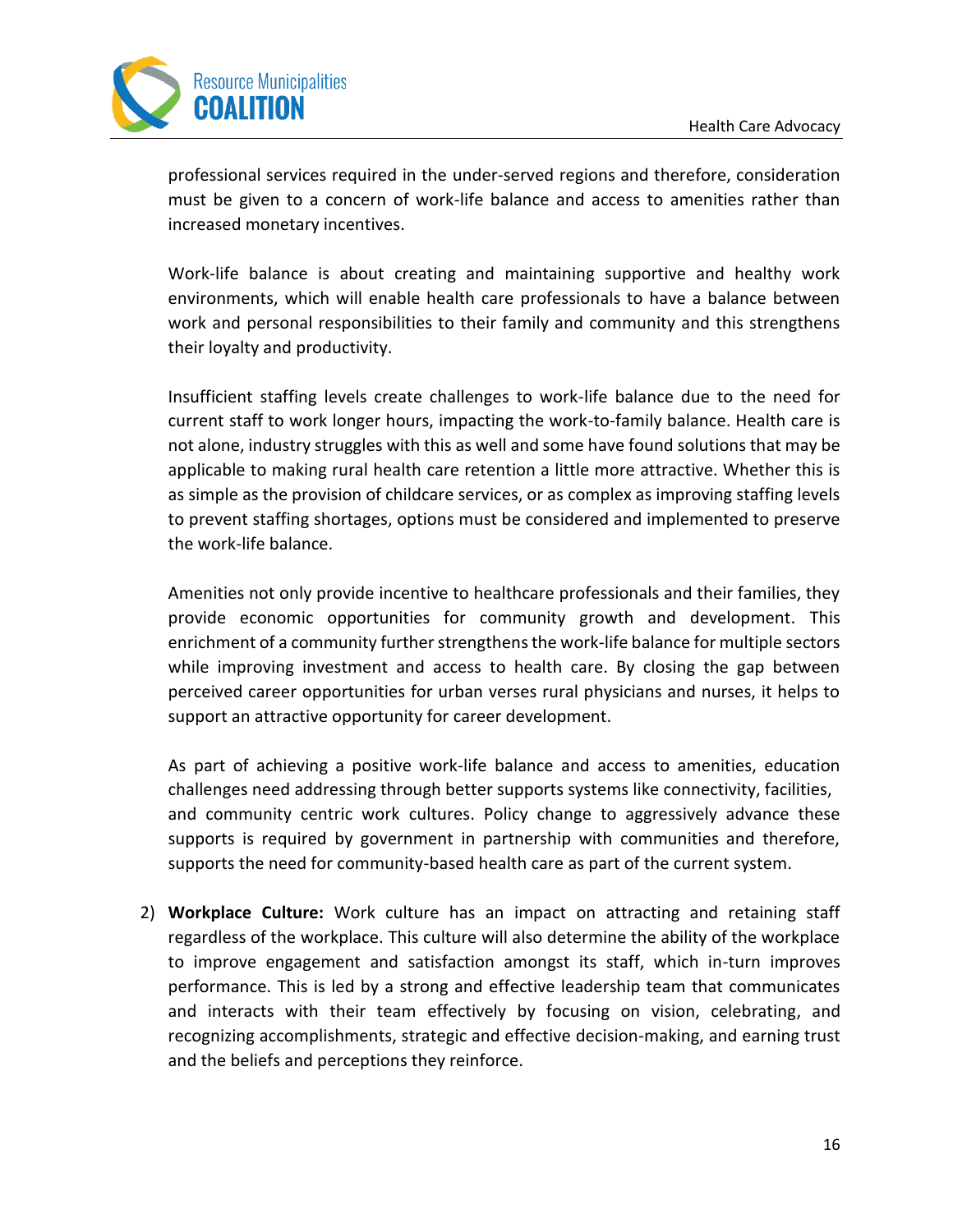

Going beyond the leadership team, the management structure, workplace practices, policies, the people, the mission, vision and values of the organization, work environment, and communications are all equally important to a positive work culture.

3) **Educational Supports:** Establishing opportunities for continuous educational supports and advancements that allow for health care professionals to advance their careers, either through onsite learning or sabbaticals with support mechanisms that prevent loss of services to the community and retain the physicians or nurse's seniority.

The facilitation of this opportunity requires a need to maximize staffing levels to support healthcare professionals looking to advance or further develop their skill sets, allowing participation without a sense of letting done their co-workers due to their absence.

4) **Career Advancement Opportunities:** Providing a career opportunity through improvements to the educational structure that would encourage and support access to primary health care through the development of career opportunities, rather than providing only an education. In partnership with municipalities and Indigenous communities, a career opportunity can improve access and retention issues within geographically remote communities and promote a sense of ownership.

Supporting this through province wide connectivity provides access to these programs while also improving local economic opportunities. The development of a province wide program that is comparable to that of a major urban center will also work to narrow the gap between urban and rural settings.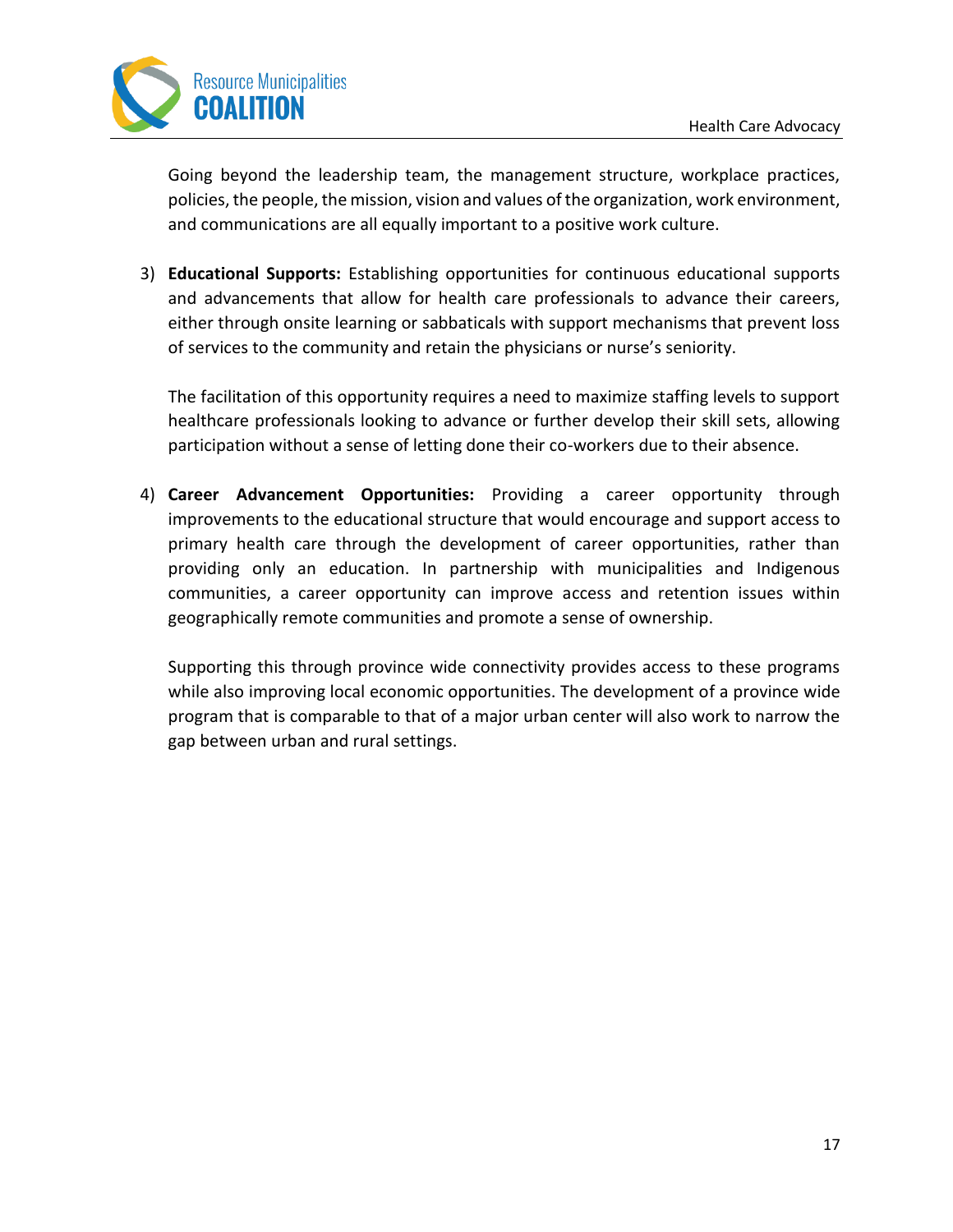

# <span id="page-17-0"></span>Accessibility to Effective Health Care

Timely access to health care or, '*Patients should receive accessible, appropriate, efficient, effective, safe, and quality care at the right time in the right setting by the right provider'* is a significant concern that affects many areas of the health system, including primary health care. There have been studies completed by the College of Family Physicians of Canada (CFPC)<sup>4</sup> that suggests that when people cannot find a family physician, they become more vulnerable and less satisfied with the system. This study has also identified that the under-served populations have disproportionate difficulties in access, this includes those living within rural and geographically remote regions.

"Timely access" to health care is often perceived differently depending on the geographical location of a community. Therefore, establishing the "timely access" must be driven by community and not by region. This creates its own set of challenges and supports the reintroduction of community-based healthcare throughout the province.

Geographically remote or rural communities throughout British Columbia, and more specifically within the Northern Health jurisdiction, are generally resource-based communities that provide economic stability for the province. The economic spinoff of resource communities within northern BC are upwards of 840 jobs provincially per 100 jobs in the resource sector. This input into the provincial economy is disproportionate to any other economic drivers within the province, however, does not influence the Northern Health care system in a positive way, nor does the impact of a forecasted 1.3% population growth within the northeast corner of the province.

Despite resource communities positive influence on the provincial economy, these communities also have significant challenges to other segments of the social service structure. Access or perceived lack thereof, to health care influences other health care needs like mental illness, maternity care, chronic disease prevention, care for the elderly, and end-of-life care.

With 60% of the population residing within the lower mainland, it often creates challenges to amplify the needs of the northern region as it represents 70% of the land base but, the least density of population at 6.7%. This disproportion significantly influences the urban/rural divide that then challenges perceived levels of service or in this case "timely access".

While we are not suggesting that policy has been developed based solely on a density framework, it most certainly has influence. The recognition of geographical challenges was commented on within the Maternity Care Enhancement Project of 2004, in which it stated,

"*BC has a population of 4,196,383 million people; however, the population is unevenly distributed as the majority of people reside in the southwestern portion of the province, mainly clustered around the Lower Mainland, the Okanagan and the southern tip of Vancouver Island. The rest of*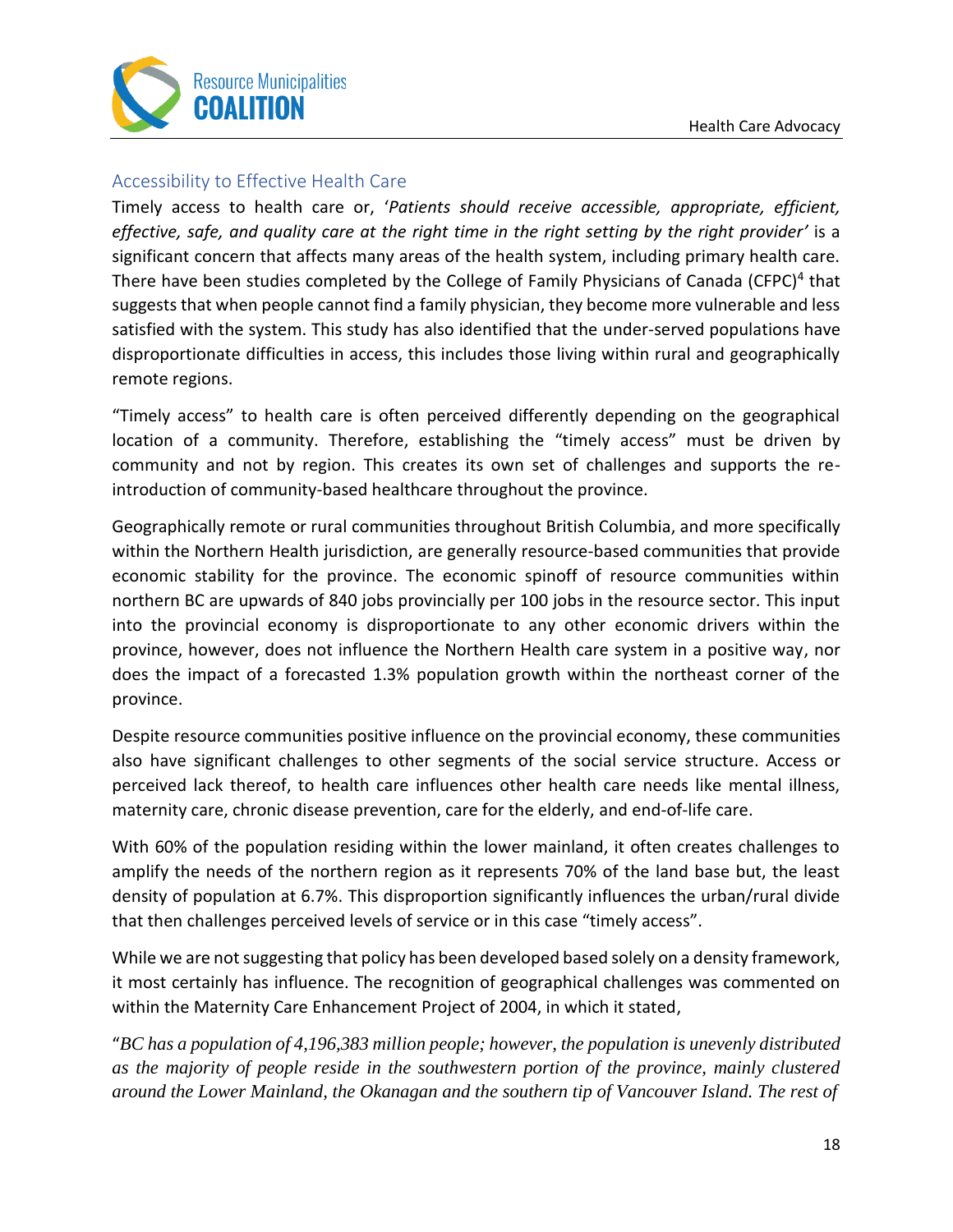

*the province has a low population density with a widespread scattering of small and remote communities, including extremely small Aboriginal communities, throughout the eastern and northern regions where due to the terrain, severe weather conditions can impede on transportation and limit access to health services. The delivery of maternity care services in BC must be examined against this diverse, geographical setting. Given the geographic challenges, it is difficult to ensure equity of access to acute maternity care services in rural and remote areas. Stakeholders participating in this process were forthright in suggesting that a realistic approach must be taken to provide women and their families with a women centered service while in light of women's preferences, safety, the availability of providers and the availability of transportation for both routine and emergency situations in these diverse geographical conditions."*

Enhancing or improving the "timely access" to health care must recognize the influence of recruitment and retention of a health care workforce. Noted within a CFPC report, "Scope of family practice in rural and urban settings" completed in 2004, that rural doctors tend to provide a significantly increased variety of services compared to their urban counterparts, often with less support systems, and while we consider the influencers of attracting physicians to geographically remote communities, geography may in fact be the significant deterrent, not money. This deterrent further amplifies the ability to provide "timely access" to health care. These noted remarks are also supported by work completed by the Nurse and Nurse Practitioners of BC in 2018, "Enhancing Rural and Remote Nursing Practices for a Healthier BC" in which they note that nurses are often the only health care provider and do not have the same access to support as their urban counterparts.

The requirement to provide a significantly increased variety of services in rural communities has significant impacts to mental health concerns for health care workers and their families and therefore, requires a social service framework that can provide the supports required to maintain a healthy health care worker community.

This difficulty of access becomes more prominent with people living with mental illness and/or addictions as the primary health care community is over-burdened with relatively non-urgent symptoms in emergency rooms across British Columbia. Access becomes impacted due to availability of physicians, nurses, and associated support health staff to manage this scenario. As noted with a Commonwealth Fund survey<sup>6</sup>, "health care systems which are unable to provide same day access to physicians would experience higher non-emergency, emergency room access." Without a breakdown of specific provinces, Canada was seen as having the lowest rate of same day access of all countries surveyed. This survey is supported with data provided by a National Physicians Survey<sup>7</sup> on mental health care, that noted that 66% of family practitioners rated accessibility as fair or poor.

These concerns of access are further amplified within a report completed in 2004 through the Maternity Care Enhancement Project<sup>8</sup> which identified concerns raised by stakeholders, of which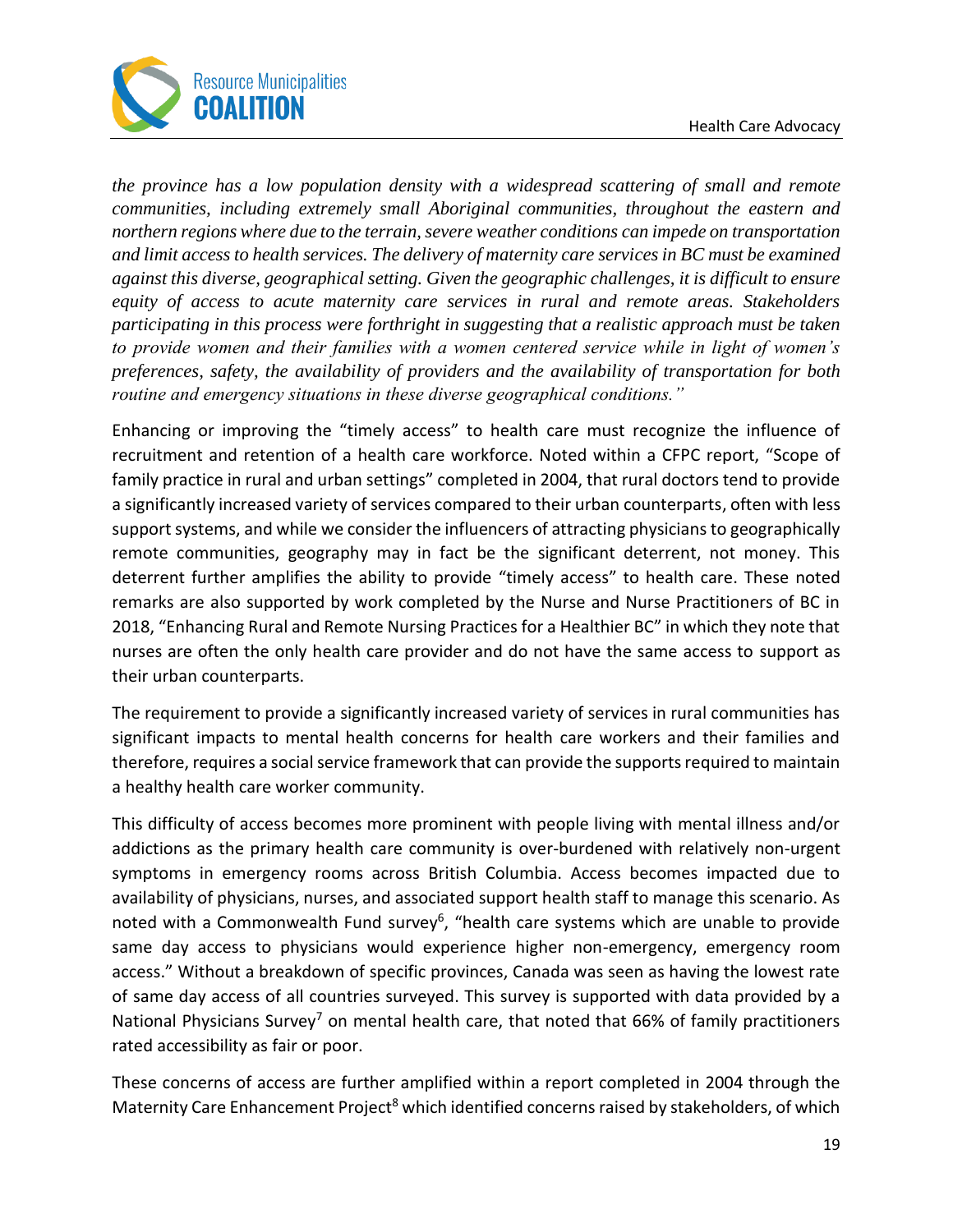

recognizing that maternity services must be appropriately flexible to meet the needs of people and geography of British Columbia, whether those services are situated in Fort Nelson, Kamloops, or Vancouver. The project further identified that stakeholders felt a one-size fits all practice model would not work for all communities. Maternity care models need to offer flexibility to create local solutions while respecting local capacity and resources.

Further concern on access is supported through the BC Chamber of Commerce policy paper on equitable Medivac services for all British Columbians, in which they cite, access to health services and/or Medivac services help attract and retain businesses and industry – a vital part of economic development. The policy also references a lack of follow through in the provision of health care services for residents once access has been achieved. Specifically noting issues where patients are release with insufficient means to return home to their community.

While the RMC respects that the geographical challenges are significant and are unique to each individual community, we believe that access to appropriate health care is critical to the quality of life for all British Columbians, and that, timely access is impeded by multiple factors that cumulatively hinder the implementation of the number one priority of the 2007's Primary Health Care Charter<sup>1</sup>. Thus, in harmony with previous recommendations brought before the Province in 2015 by the Provincial Health Care Strategy "Primary and Community Care in BC: A Strategic Policy Framework"<sup>2</sup>, the RMC puts forward the following recommendations:

#### <span id="page-19-0"></span>Recommendations

The following recommendations while not exhaustive of each specific issue that may be found through a community-to-community review, are a first step at improving access to primary health care. In addition, these recommendations would improve access to more local maternity care, access to specialists, sustainable delivery of mental health and addiction services, and improve support care for elderly outside the hospital environment.

5) **Mapping Data to Identify Inequalities and Gaps:** Maintain current and relevant mapping data that identifies inequalities and gaps related to access to primary health care based on geography and primary economic drivers, while maintaining current and relevant policy to support improved access to health care. The policies implemented should be flexible and create local solutions while respecting local capacity and resources by working with communities directly.

The mapping data should identify existing gaps as it relates to services provided on a community-to-community structure that acts as a benchmark for future development and improvement. To support this, a minimum standards criterion must be established based on a per capita approach, identifying and actioning strategies needed to raise each community to the base level.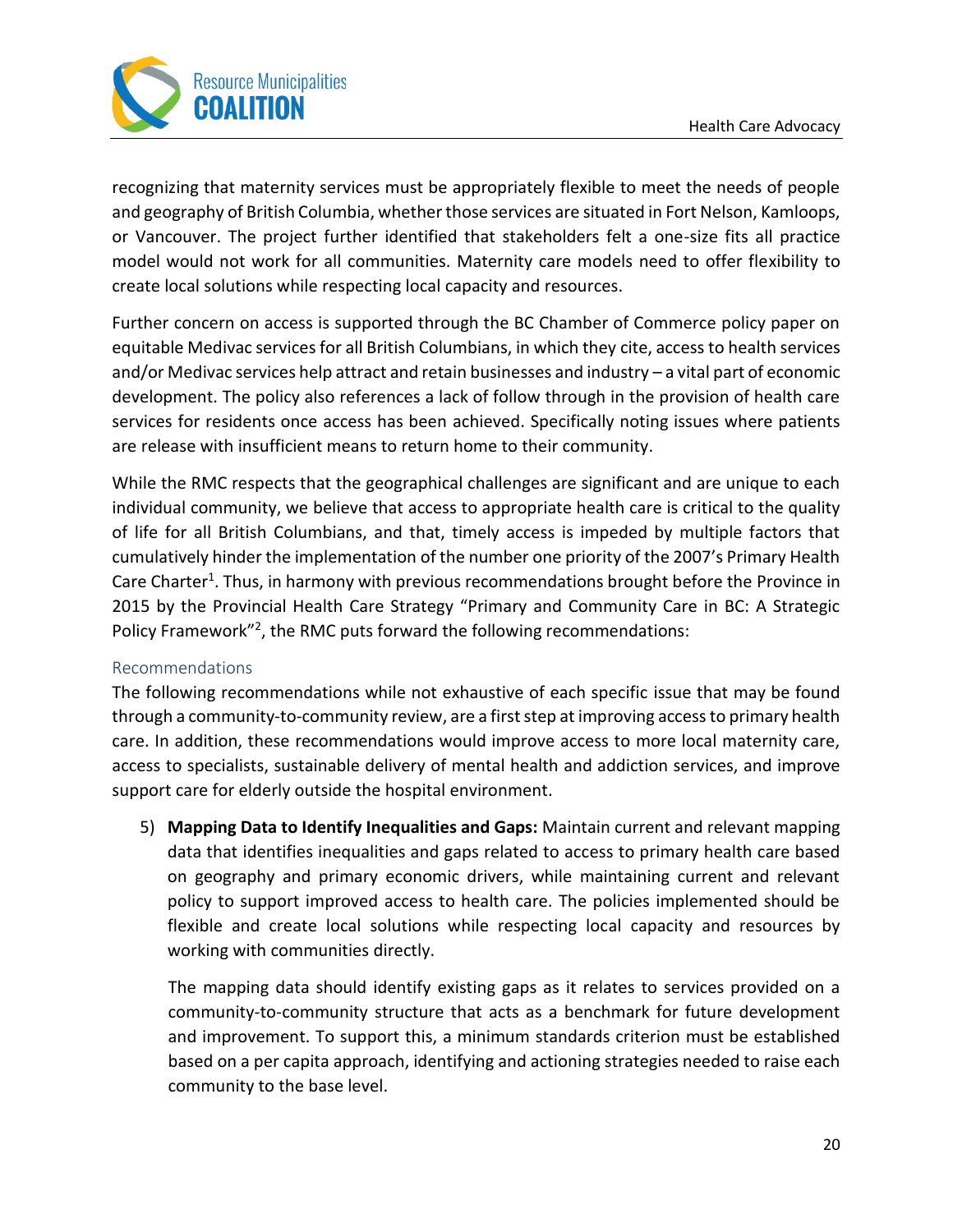

Policy and process development that reflects local solutions, local capacity, and local objectives as they relate to distances of access for primary health care, secondary health care and specialized health care. Policy and process should reflect patient needs beyond the confines of a medical facility and its locale.

6) **Recruitment to Rural and Remote Communities:** Encourage physicians and nurses to take on opportunities within under-served communities and regions by providing specific rural supports to balance inequalities found between urban and rural settings.

Policy change developed to encourage physicians and nurses to take on opportunities within under-served areas and regions would improve access and reduce major cause of death, disorders, and disparities in health care across major population subgroups. This argument is supported by work done by Barbara Starfield<sup>5</sup>. Incentivizing the opportunity is as relevant within the healthcare sector as it is with any professional services required in the under-served regions and therefore, consideration must be given to a concern of work-life balance and access to amenities rather than increased monetary incentives.

Utilizing the mapping data that identifies service gaps, physician and nursing capacity will also be identified. The identified capacity must factor in allowances for career development by physicians and nurses, providing opportunities to access development opportunities will further diminish the urban/rural access to services or opportunities concerns. This function requires an insertion of government as many rural or geographically remote communities fail to provide basic services to accommodate access to services for physicians and nurses.

Workplace culture must be identified as a priority to improve retention of physicians and nurses within under-served communities and regions. A positive culture improves the opportunity to provide basic levels of services as prescribed within the community base level of service requirement and has a positive influence on mental health challenges within the sector and improves work-life balance.

7) **Provincial Support System for Health Care Workers:** Access to health care creates challenges and mental health issues associated to the sector must be addressed by developing a province wide support system for physicians, nurse practitioners, public health staff, community nurses, midwives, pharmacists, mental health professionals, clinical counsellors, physiotherapists, chiropractors, home and community care workers, dietitians, specialists, and many other health professionals and non-government organizations who work as a team with patients and their extended families. This program must address and provide mitigating opportunities equally throughout.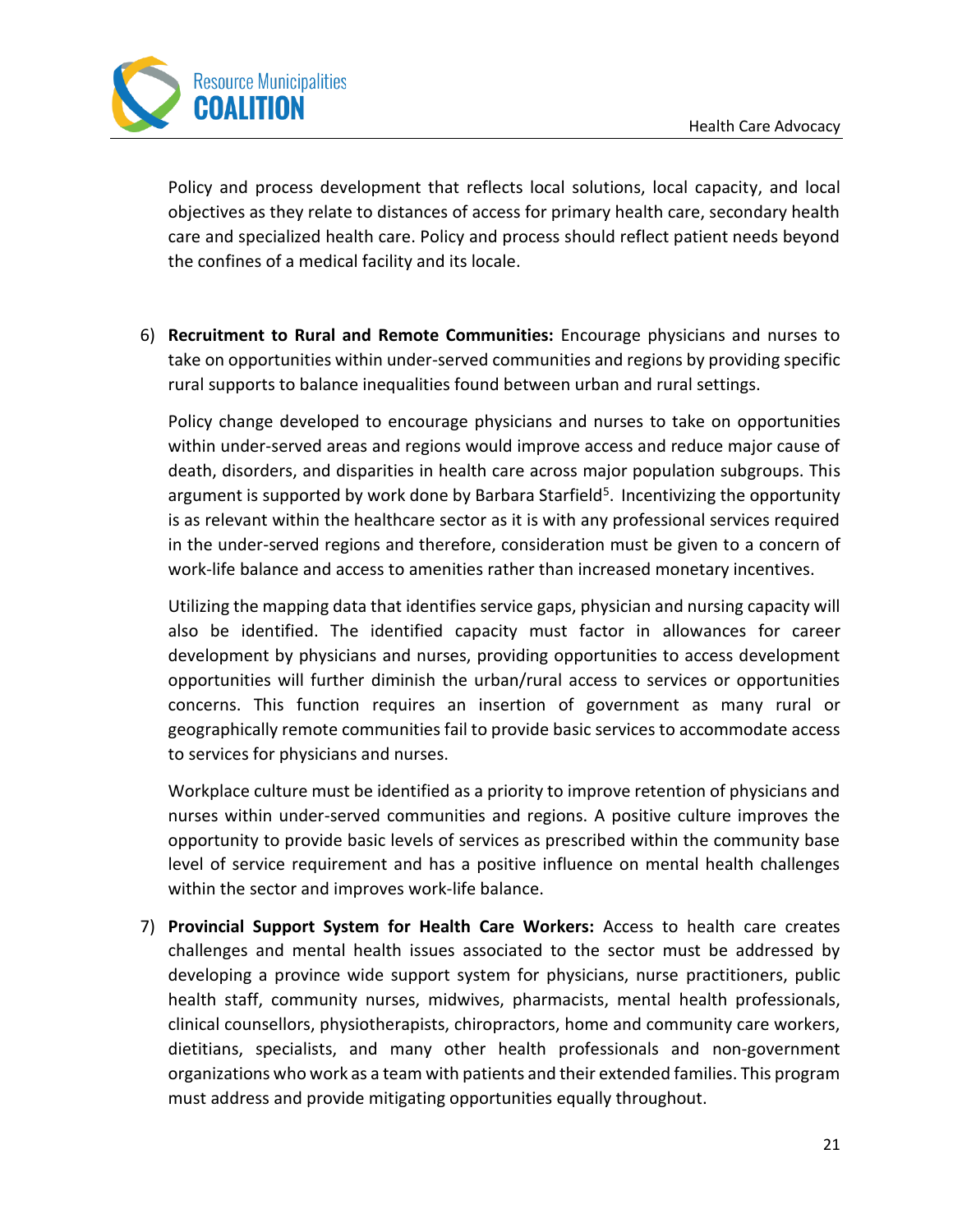

As current global challenges have amplified, many health care professionals have seen excessive stress levels, further amplifying the deficiencies within the sector. Communities have raised awareness and worked to support their local health care providers; however, this must be supported by workplace culture and government involvement.

8) **Collaborative Community-Based Approach:** Policy changes that recognize diversity and make community a part of the health care service delivery by providing transparent discussion and inclusion of decision processes while demonstrating the social service benefits of these partnerships.

This policy must contain flexibility to implement effective and relevant impact to individual communities and strongly recommended to not follow a "one-size fits all approach".

Community based approach further supports the ability to develop effective community base levels of health care services and supports to the health care system and local community.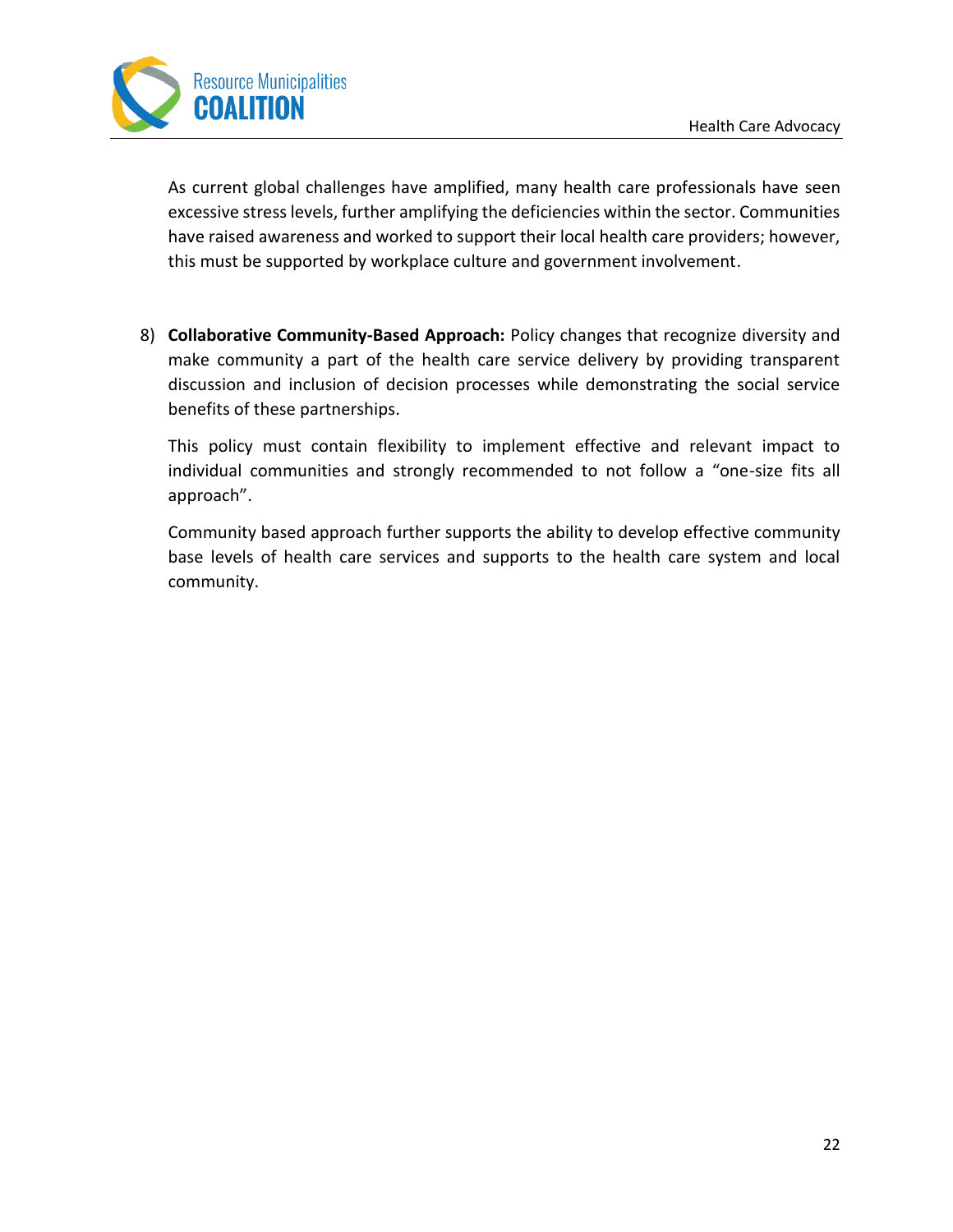

# <span id="page-22-0"></span>Mental Health and Addictions

In 2004, 18% of family practitioners surveyed in a National Physician Survey reported that at least 10% of their patient population was composed of patients with chronic mental illness. Additionally, 52% of family practitioners noted that accessibility to support services were fair to poor and 34% of specialists confirmed that statement.

While this review is not meant to delve into the specifics of mental illness, it is important to recognize examples of mental illness as they are compounded by existing concerns within our current medical system. As noted earlier, those suffering from mental illness are more prone to increased effects due to the stress of access to primary health care.

Mental illnesses are characterized by alterations in thinking, mood and behavior associated with significant distress and impairing functioning. Examples of specific mental illness include:

- Mood disorder: major depression and bipolar disorder,
- Schizophrenia,
- Anxiety disorders,
- Personality disorders,
- Eating disorders,
- Problem gambling, and
- Substance dependency.

Mental illness arises from a complex interaction of genetic, biological, personality and environmental factors, and does not discriminate, it affects people of all ages, education levels, income levels, and cultures.

Mental illness currently remains as the most widely under-reported impact to our health care system as reported by Saloni Dattani, Hannah Ritchie and Max Roser in a paper released in April 2018 and then updated in August 2021 by the University of Oxford<sup>13</sup> called "*Mental Health*".

The determining factors of onset and severity of mental health are complex, and they rarely can be contributed to a single factor. Identifying potential risk factors can help to prevent mental health issues in some cases – social supports, meaningful employment, adequate income, physical activity, and an internal locus of control.

As individuals move through what is often referred to as "life-course", risk factors and influencers on mental health vary significantly. A forecast of 25% growth in BC's aging population will increase demands on mental health care, as an aging population is a notably higher risk of poorer mental health and increased decline in physical health. As noted, access becomes more prominent with people living with mental illness and/or addictions as the primary health care community is overburdened with relatively non-urgent symptoms in emergency rooms across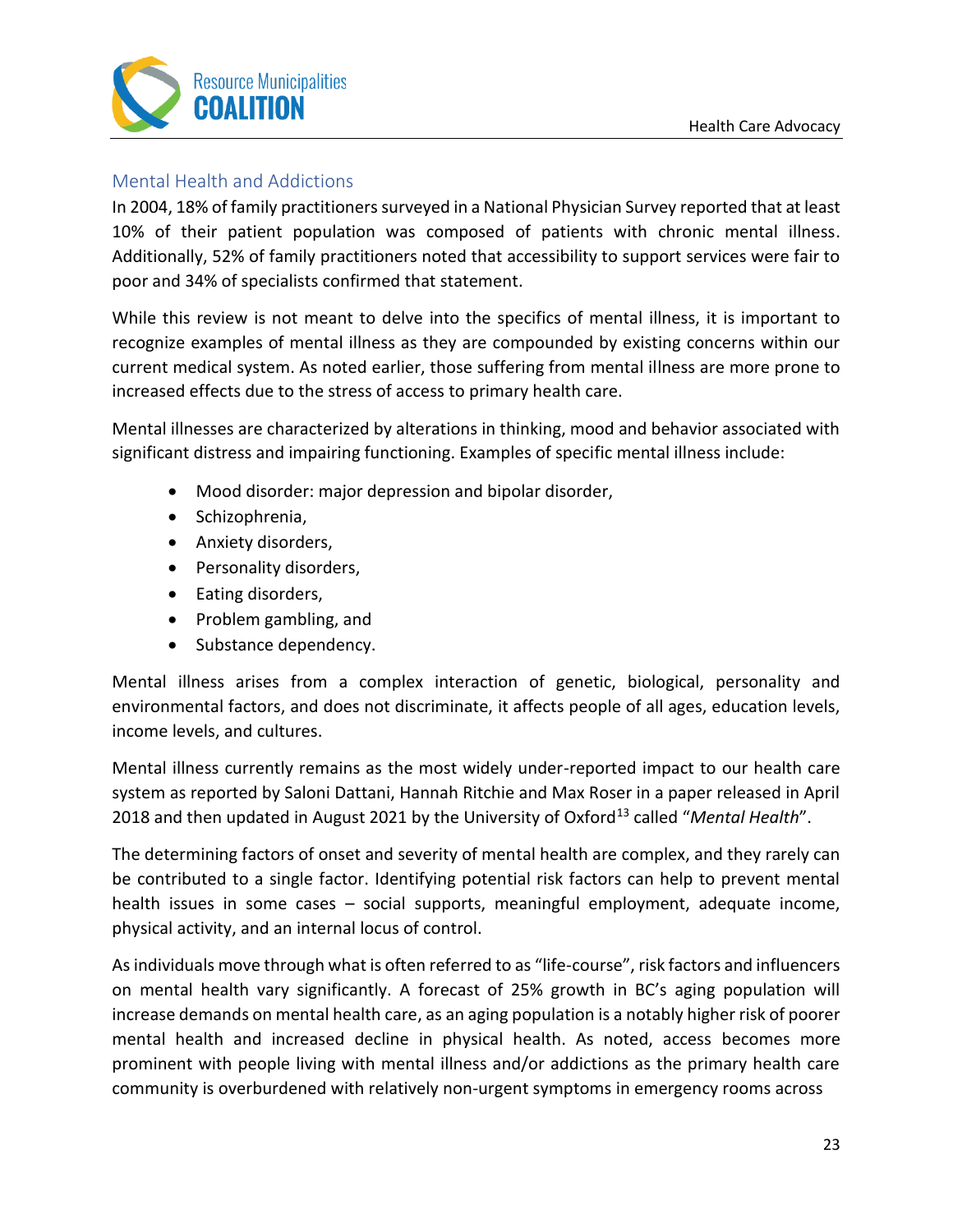

British Columbia. Access becomes impacted due to availability of physicians, nurses, and associated support health staff to manage this scenario at a clinic level.

When looking at the impact of mental health on health care professionals, we must recognize multiple influences like the stress of work culture, work-life balance, physical demands, and often under recognized influencers like, education level, employment status and life satisfaction. These influences can easily be seen in other sectors across the province, however, if the system that supports the well-being of British Columbians is not well, then all other sectors are impacted.

#### <span id="page-23-0"></span>Recommendations

The following recommendations are reflective of earlier comments and emphasize the connectivity between mental health and the ability to provide effective health care services. These recommendations are a first step at improving mental health concerns noted within this review.

9) **Recruitment and Retention to Under-Served Communities:** Policy change that encourages physicians and nurses to take on practices within under-served areas and regions would improve support systems and early diagnosis of mental health concerns.

Through policy, government can create and maintain supportive and healthy work environments within the health care sector and community, which will enable health care professionals to have a balance between work and personal responsibilities to their family and community while strengthening their loyalty and productivity, which improves their mental health and increases access to primary health care related to mental health issues for the community.

- 10) **Provincial Mental Health Support System for Health Care Workers:** Improve access to health care through sustainable recruitment and retention programs that positively influence access for community on a community-by-community basis, and by developing a province wide mental health support system for physicians, nurse practitioners, public health staff, community nurses, midwives, pharmacists, mental health professionals, clinical counsellors, physiotherapists, chiropractors, home and community care workers, dietitians, specialists, and many other health professionals and non-government organizations who work as a team with patients and their extended families. This program must address and provide mitigating opportunities equally throughout.
- 11) **Mental Health Support Access Post-Pandemic**: Provide access, virtual or in-person, at existing or greater levels than those provided in response to the province's management of the COVID-19 pandemic, recognizing that the impacts of the global pandemic will influence the mental health of British Columbian for many years to comes following the de-registering of the pandemic.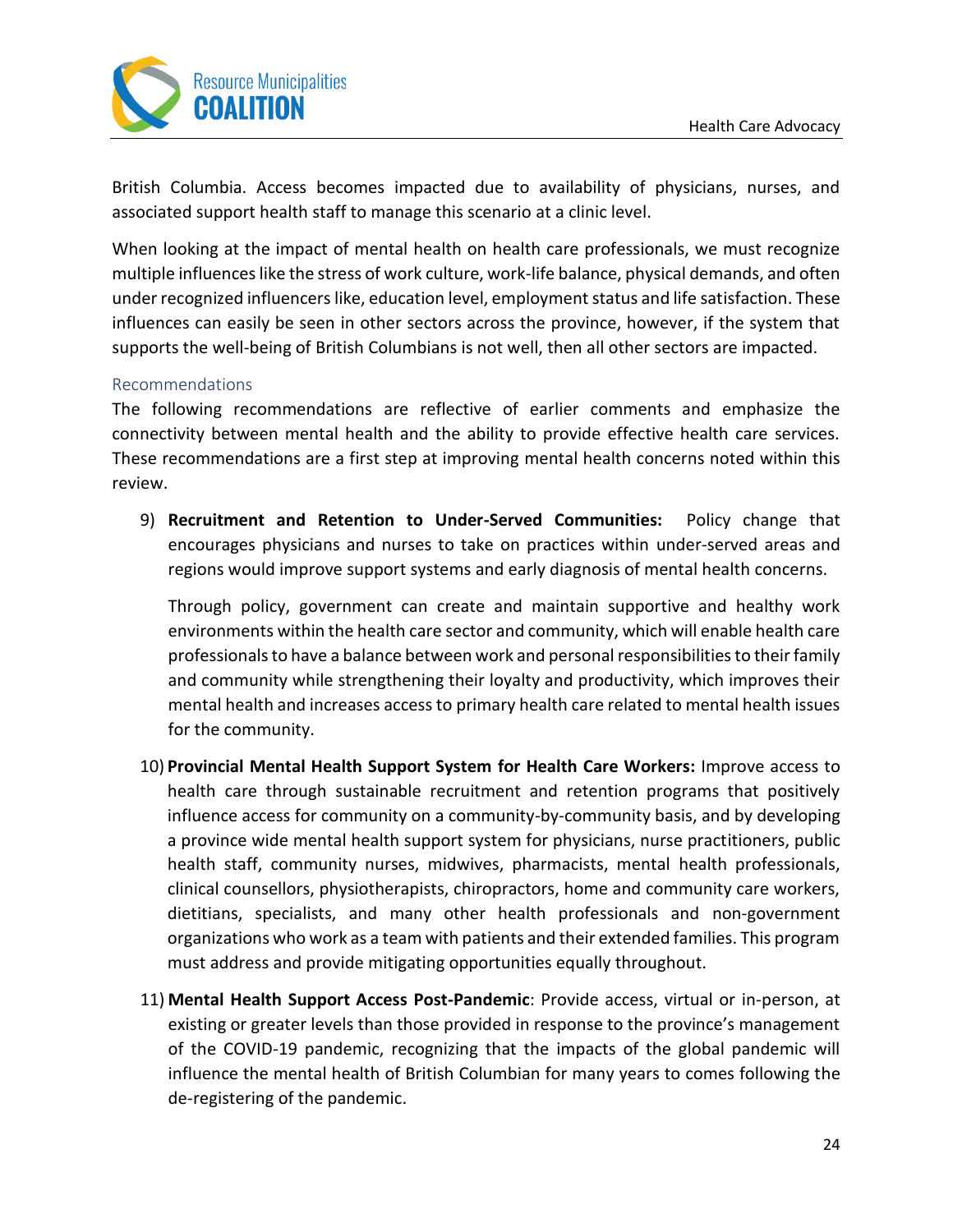

In addition to the psycho-social stressors of not having access to social supports, and the long-standing influences of a pandemic, those seeking access to services are further impacted should those services require time away from home.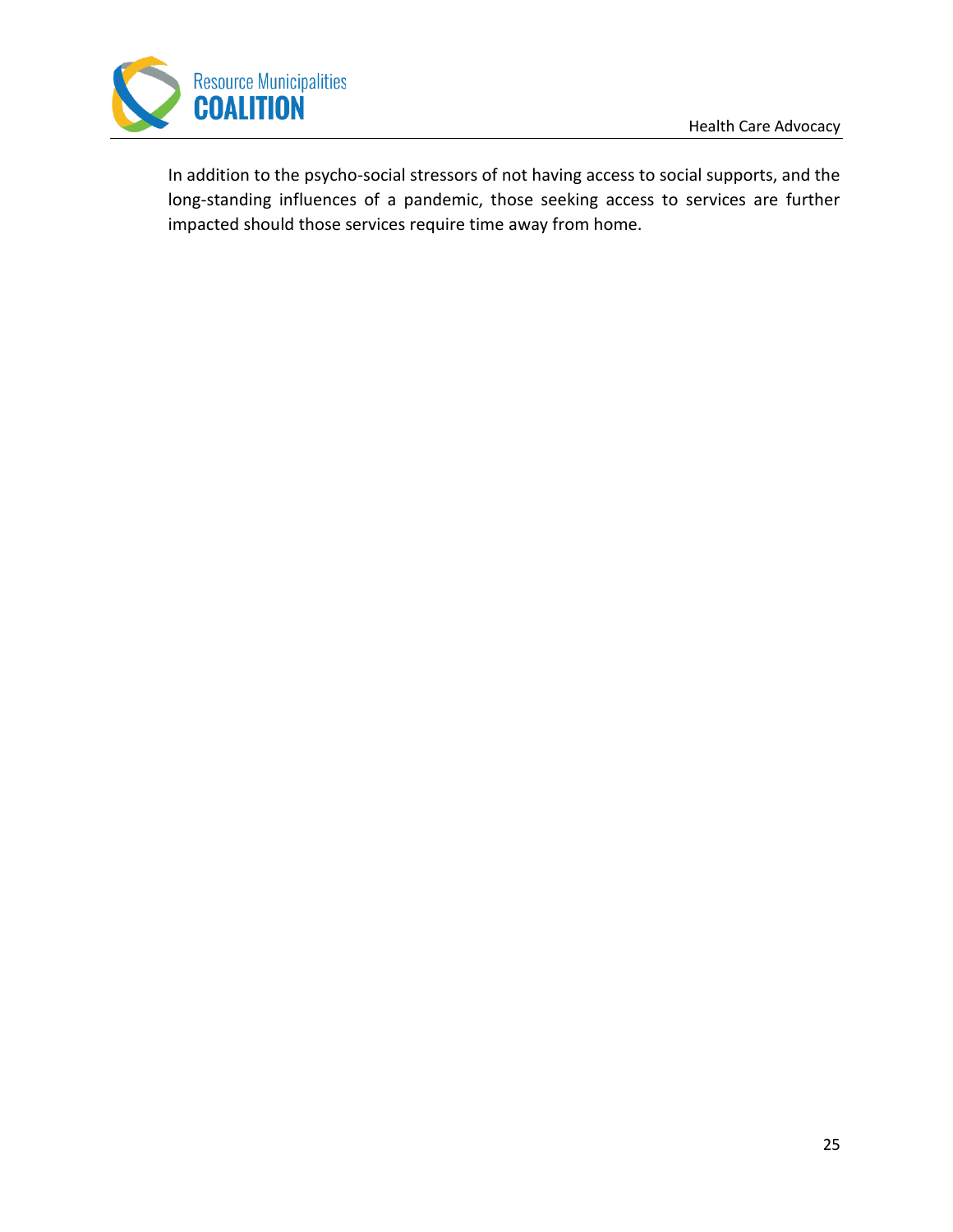

# <span id="page-25-0"></span>Conclusion

Health care in British Columbia currently reflects the disconnect within the Canadian Health Care System and does require a deep evaluation of its ability to deliver the services it is committed to currently. This monumental challenge will inevitably pit province against province and provinces against the federal government, however, if we are to see "our" right to equitable access delivered in the context of the Canada Health Act, this needs to occur.

Without making to lofty of a goal, as a province, we can work to restore an equitable health care system by addressing the concerns raised by many communities throughout the province, and as in this review, lets focus on Northern Health.

As noted earlier in this review we asked - why does the issue of equitable access to primary health care still exist after 15 some years of both government and private sector research and reviews? While the question is simple enough to understand, the solution is of significance, as this issue of access is directly connected to a challenge faced in every sector of the province – recruitment and retention of a skilled workforce.

The current pandemic has amplified a growing concern that our skilled workforce is no longer coming from within and is heavily augmented by immigration. Simply put, British Columbians are not procreating near enough to support the growth and demands of our province.

When considering the shift of that population from rural regions to urban centers because of a demand for services that once were offered within the rural setting - like industry, health care's ability to recruit and retain professionals revolves around a fragile work-life balance. Remembering that individual perception of work-life balance is not viewed in the same light by each individual applicant for positions in rural communities.

Monetary incentives are encouraging to some, while not to others. Being able to take a fiveminute drive to your favorite fishing hole is enticing to some, it's inconsequential to others. There are those that look for the quiet and laid-back lifestyle while other want it but, only if they have access to the amenities of a larger urban center.

These issues impede industry's and health care's ability to recruit skilled professionals and while we note that "if our youth are trained locally, they tend to stay locally", this raises concern that if we're challenged to recruit skilled professionals to the sectors, then how do we attract the skilled academics to train our locals?

Recruitment and retention is seen as an individual organizations issue, and often is attributed to low wages and remoteness of the work within rural and remote communities, however, regarding health care as a basic human right, it becomes a political challenge. Within the last decade, the province has retracted community-based health care frameworks to a regional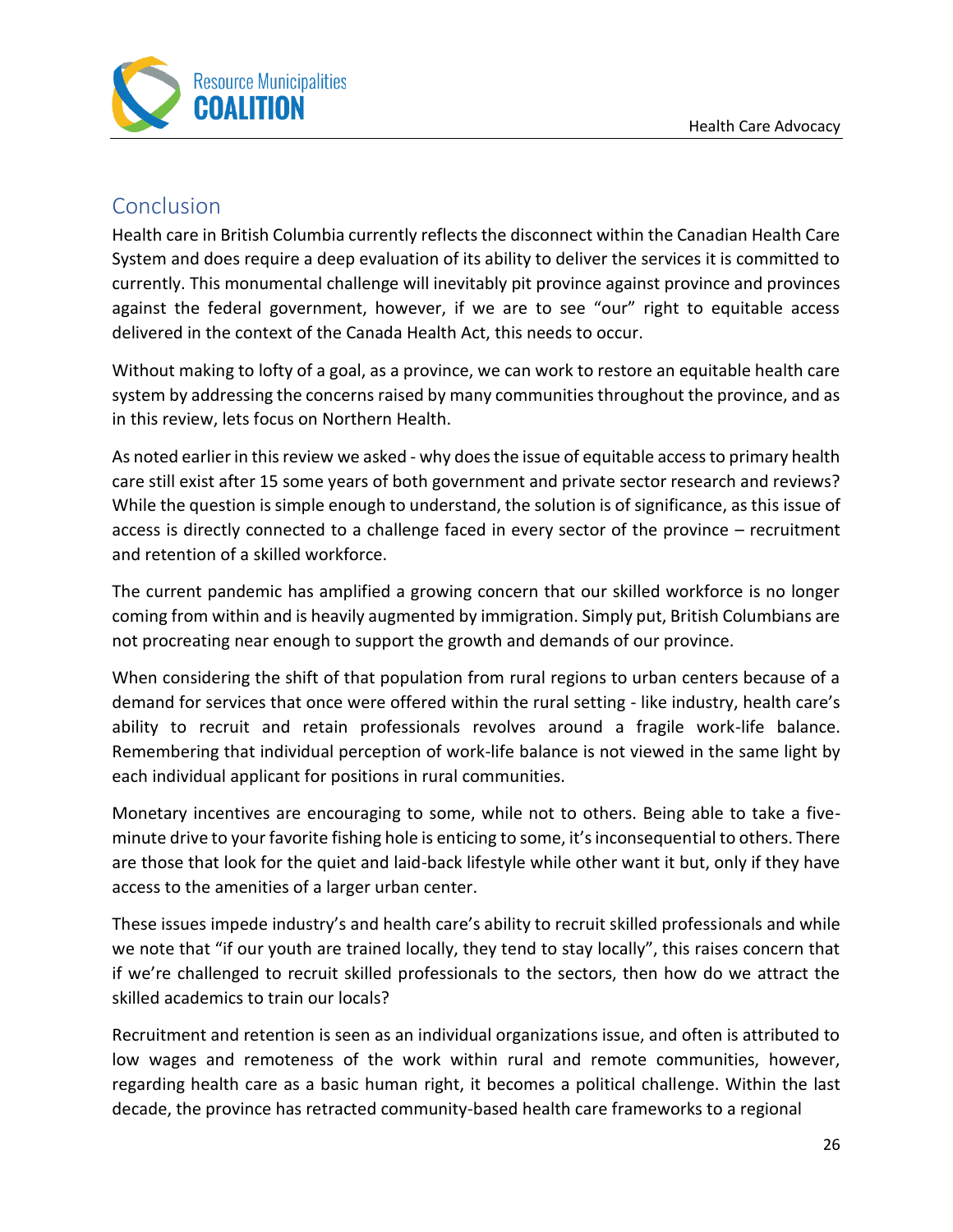

framework and while the region is to consider the community concerns and challenges, perception is that the community is not being listened to.

Rural and remote communities are the economic backbone of any provincial economy, as they often are resource centric and provide the energy, food security, and materials needed to sustain consumer demand within the economy. These communities understand the challenges associated with recruiting skilled labor to their regions and recognize that often their success is based on focused recruitment campaigns and existing work cultures.

The recommendations given with this review are not solutions to the underlying cause of our concerns within Northern Health, however, they do provide a basis from which we would be better equipped to identify issues proactively and better support the existing skilled professionals and better position the region again as a place to develop your career.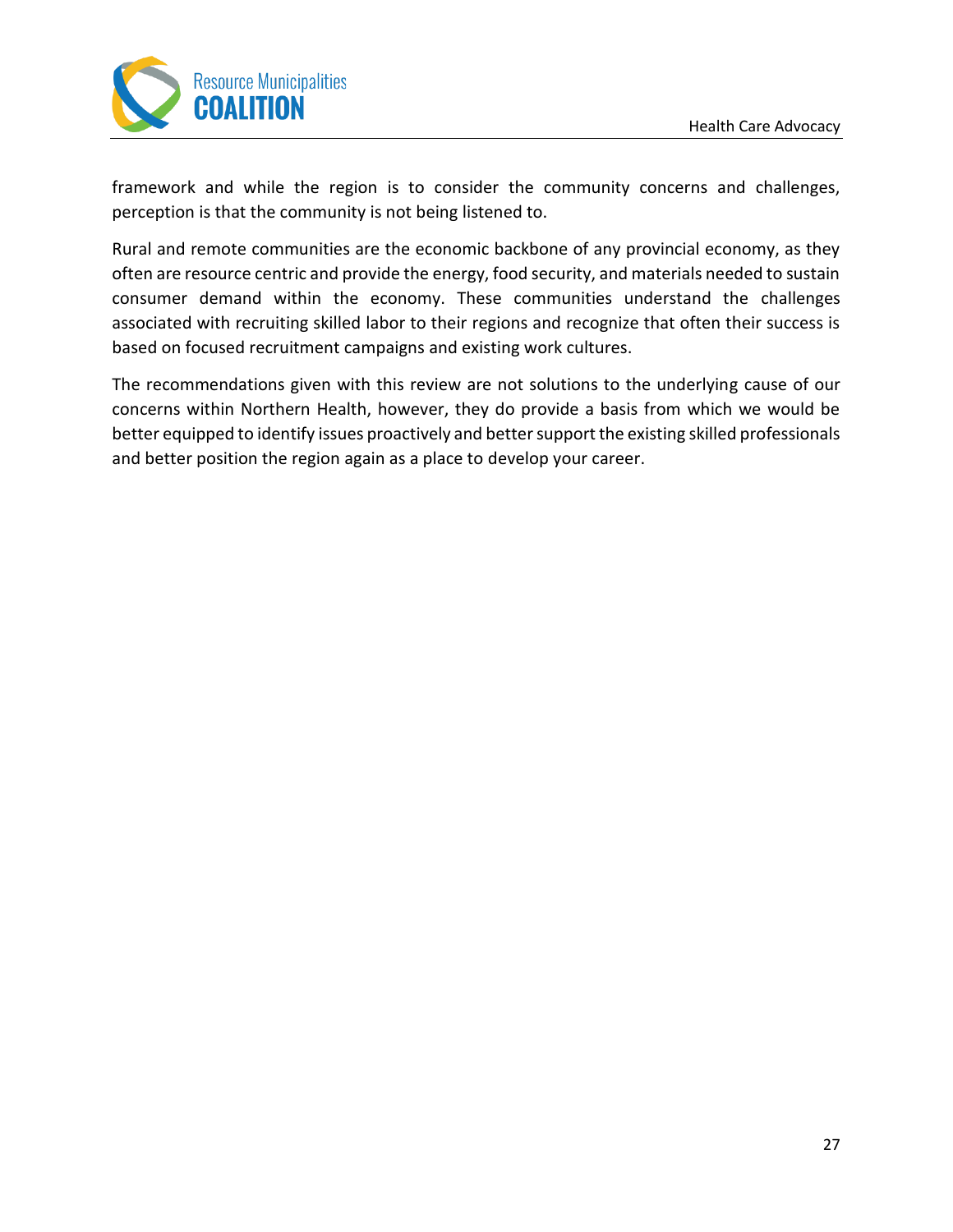

# <span id="page-27-0"></span>Background: Overview of Canada's Health Care System

# <span id="page-27-1"></span>Evolution of Our Health Care System

In general, Canada's Constitution sets out the powers of the federal and the provincial and territorial governments. Under the *Constitution Act*, 1867, the provinces were responsible for establishing, maintaining, and managing hospitals, asylums, charities and charitable institutions, and the federal government was given jurisdiction over marine hospitals and quarantine. The federal government was also given powers to tax and borrow, and to spend such money if this did not infringe on provincial powers. The federal Department of Agriculture covered federal health responsibilities from 1867 until 1919, when the Department of Health was created. Over the years the responsibilities of both levels of government have changed.

Before World War II, health care in Canada was, for the most part, privately delivered and funded. In 1947, the government of Saskatchewan introduced a province-wide, universal hospital care plan. By 1950, both British Columbia and Alberta had similar plans. The federal government passed the *Hospital Insurance and Diagnostic Services Act* in 1957, which offered to reimburse, or cost share, one-half of provincial and territorial costs for specified hospital and diagnostic services. This Act provided for publicly administered universal coverage for a specific set of services under uniform terms and conditions. Four years later, all the provinces and territories had agreed to provide publicly funded inpatient hospital and diagnostic services.

Saskatchewan introduced a universal, provincial medical insurance plan to provide doctors' services to all its residents in 1962. The federal government passed the *Medical Care Act* in 1966, which offered to reimburse, or cost share, one-half of provincial and territorial costs for medical services provided by a doctor outside hospitals. Within six years, all the provinces and territories had universal physician services insurance plans.

From 1957 to 1977, the federal government's financial contribution in support of health care was determined as a percentage (one-half) of provincial and territorial expenditure on insured hospital and physician services. In 1977, under the *Federal-Provincial Fiscal Arrangements and Established Programs Financing Act*, cost sharing was replaced with a block fund, in this case, a combination of cash payments and tax points. A block fund is a sum of money provided from one level of government to another for a specific purpose. With a transfer of tax points, the federal government reduces its tax rates and provincial and territorial governments simultaneously raise their tax rates by an equivalent amount. This new funding arrangement meant that the provincial and territorial governments had the flexibility to invest health care funding according to their needs and priorities. Federal transfers for post-secondary education were also added to the health transfer.

In 1984, federal legislation, the *Canada Health Act*, was passed. This legislation replaced the federal hospital and medical insurance acts, and consolidated their principles by establishing criteria on portability, accessibility, universality, comprehensiveness, and public administration.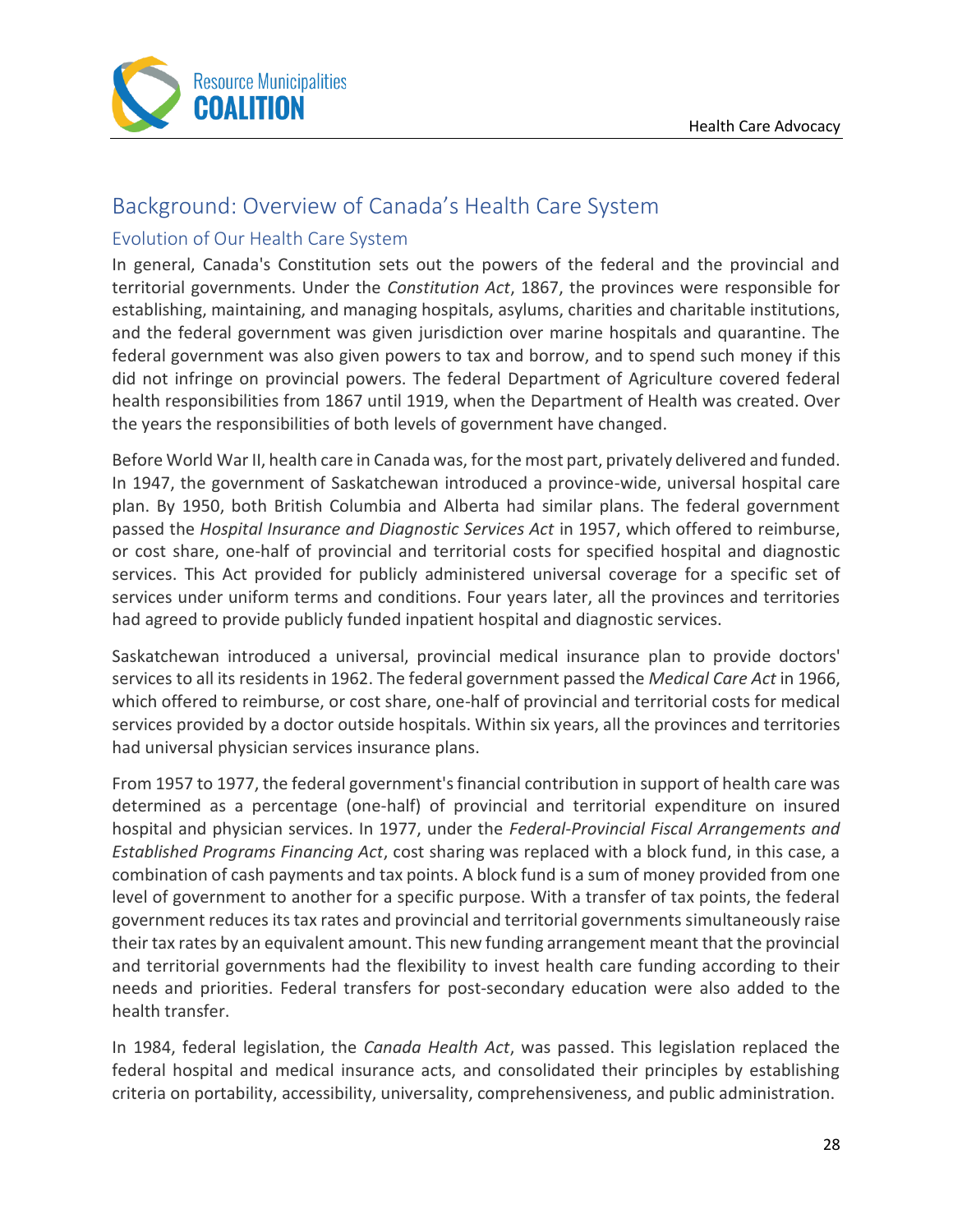

The Act also added provisions that prohibited extra billing and user fees for insured services (see this brochure's section on the federal government for further details).

Federal legislation passed in 1995 consolidated federal cash and tax transfers in support of health care and post-secondary education with federal transfers in support of social services and social assistance into a single block funding mechanism, the Canada Health and Social Transfer (CHST), beginning in fiscal year 1996-1997.

An agreement on health reached in 2000 by the federal, provincial, and territorial government leaders (or first ministers) set out key reforms in primary health care, pharmaceuticals management, health information and communications technology, and health equipment and infrastructure. At the same time, the federal government increased cash transfers in support of health.

In 2003, the First Ministers agreed on the *Accord on Health Care Renewal*, which provided for structural change to the health care system to support access, quality, and long-term sustainability. The *Accord* committed governments to work toward targeted reforms in areas such as accelerated primary health care renewal; supporting information technology (e.g., electronic health records, telehealth); coverage for certain home care services and drugs; enhanced access to diagnostic and medical equipment; and better accountability from governments.

Under the Accord, federal government cash transfers in support of health care were increased, and the CHST was split into the Canada Health Transfer for health and the Canada Social Transfer for post-secondary education, social services and social assistance, effective April 2004.

Further reforms were announced by the First Ministers in *A 10-Year Plan to Strengthen Health Care* in 2004. The federal, provincial, and territorial governments committed to a health care renewal plan that included work toward reforms in key areas such as: wait times management; health human resources; Aboriginal health; home care; primary health care; a national pharmaceutical strategy; health care services in the North; medical equipment; prevention, promotion, and public health; and enhanced reporting on progress made on these reforms. To support the Plan, the federal government increased health care cash transfers including annual increases to the Canada Health Transfer from 2006-07 until 2013-14 to provide predictable growth in federal funding.

In spring 2007, all provinces and territories publicly committed to establishing a Patient Wait Times Guarantee in one priority clinical area by 2010 and to undertaking pilot projects to test guarantees and inform their implementation. A Patient Wait Times Guarantee is the offer of alternative care options (e.g., referral to another physician or health care facility) to patients whose wait times exceed a defined timeframe when medically necessary health services should be provided.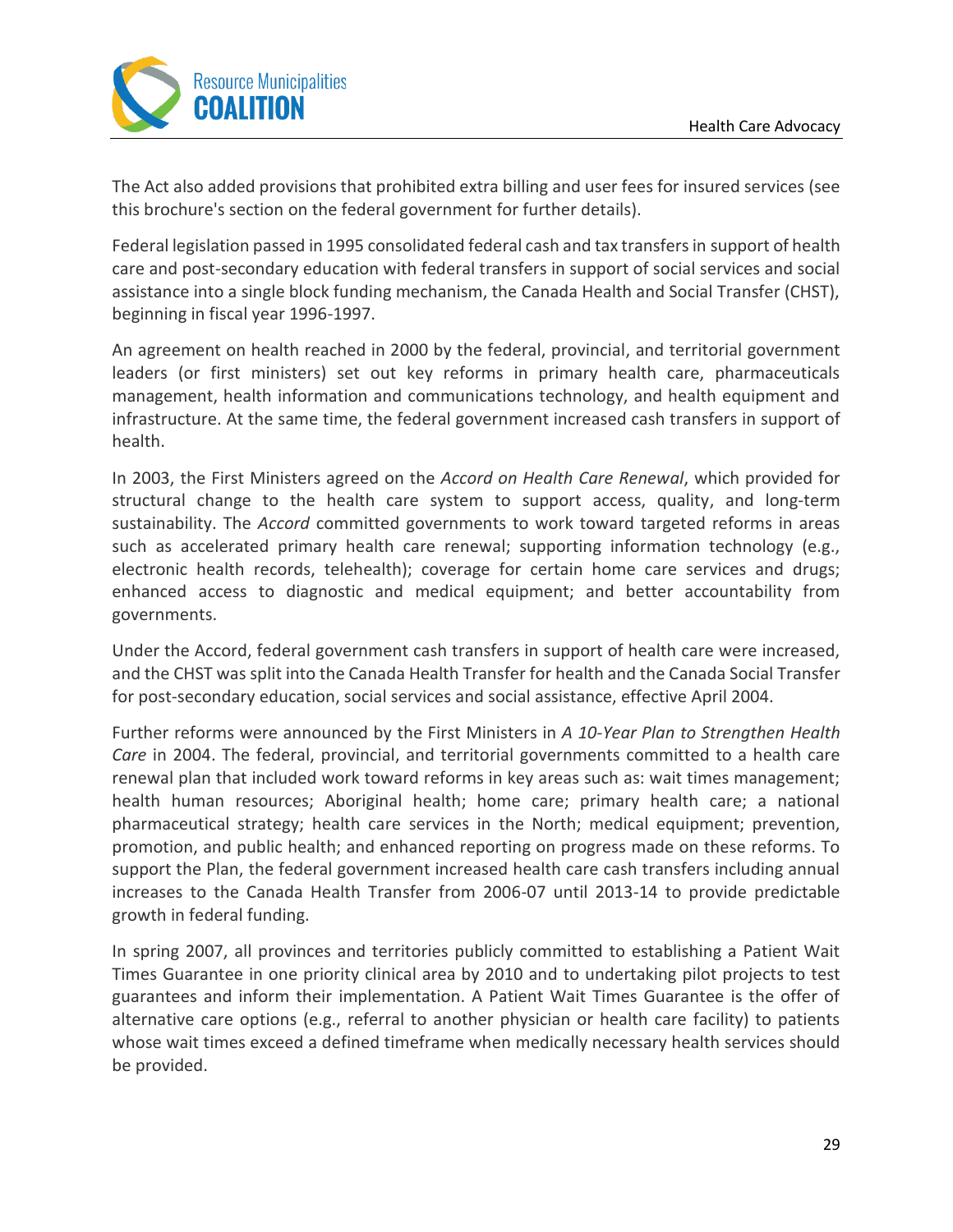

# <span id="page-29-0"></span>The Role of Government

The organization of Canada's health care system is largely determined by the Canadian Constitution, in which roles and responsibilities are divided between the federal, and provincial and territorial governments. The provincial and territorial governments have most of the responsibility for delivering health and other social services. The federal government is also responsible for some delivery of services for certain groups of people.

Publicly funded health care is financed with general revenue raised through federal, provincial and territorial taxation, such as personal and corporate taxes, sales taxes, payroll levies and other revenue. Provinces may also charge a health premium on their residents to help pay for publicly funded health care services, but non-payment of a premium must not limit access to medically necessary health services.

There is more to health than the health care system. The responsibility for public health, which includes sanitation, infectious diseases, and related education, is shared between the three orders of government: federal, provincial/territorial, and local or municipal. However, these services are generally delivered at the provincial/territorial and local levels.

# <span id="page-29-1"></span>The Federal Government

The federal government's roles in health care include setting and administering national principles for the system under the *Canada Health Act*; financial support to the provinces and territories; and several other functions, including funding and/or delivery of primary and supplementary services to certain groups of people. These groups include: First Nations people living on reserves; Inuit; serving members of the Canadian Armed Forces; eligible veterans; inmates in federal penitentiaries; and some groups of refugee claimants.

The *Canada Health Act* establishes criteria and conditions for health insurance plans that must be met by provinces and territories for them to receive full federal cash transfers in support of health. Provinces and territories are required to provide reasonable access to medically necessary hospital and doctors' services. The Act also discourages extra-billing and user fees. Extra-billing is the billing of an insured health service by a medical practitioner in an amount greater than the amount paid or to be paid for that service by the provincial or territorial health insurance plan. A user charge is any charge for an insured health service other than extra-billing that is permitted by a provincial or territorial health insurance plan and is not payable by the plan.

The federal government provides cash and tax transfers to the provinces and territories in support of health through the Canada Health Transfer. To support the costs of publicly funded services, including health care, the federal government also provides equalization payments to less prosperous provinces and territorial financing to the territories.

Direct federal delivery of services to First Nations people and Inuit includes primary care and emergency services on remote and isolated reserves where no provincial or territorial services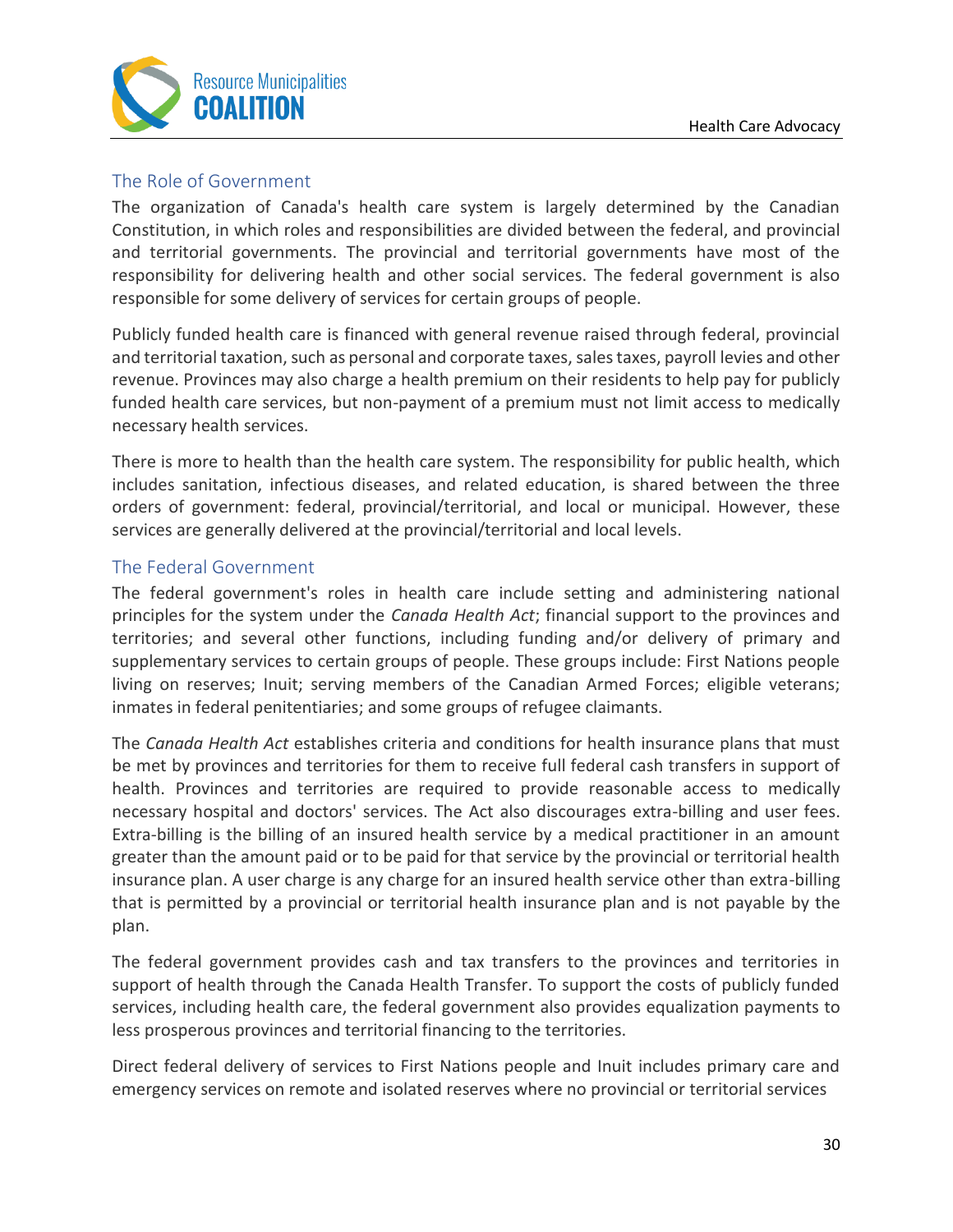

are readily available; community-based health programs both on reserves and in Inuit communities; and a non-insured health benefits program (drug, dental and ancillary health services) for First Nations people and Inuit no matter where they live in Canada. In general, these services are provided at nursing stations, health centers, in-patient treatment centers, and through community health promotion programs. Increasingly, both orders of government and Aboriginal organizations are working together to integrate the delivery of these services with the provincial and territorial systems.

The federal government is also responsible for health protection and regulation (e.g., regulation of pharmaceuticals, food, and medical devices), consumer safety, and disease surveillance and prevention. It also provides support for health promotion and health research. In addition, the federal government has instituted health-related tax measures, including tax credits for medical expenses, disability, caregivers, and infirm dependents; tax rebates to public institutions for health services; and deductions for private health insurance premiums for the self-employed.

The five *Canada Health Act* principles provide for:

Public Administration: The provincial and territorial plans must be administered and operated on a nonprofit basis by a public authority accountable to the provincial or territorial government.

Comprehensiveness: The provincial and territorial plans must insure all medically necessary services provided by hospitals, medical practitioners and dentists working within a hospital setting.

Universality: The provincial and territorial plans must entitle all insured persons to health insurance coverage on uniform terms and conditions.

Accessibility**:** The provincial and territorial plans must provide all insured persons reasonable access to medically necessary hospital and physician services without financial or other barriers.

Portability: The provincial and territorial plans must cover all insured persons when they move to another province or territory within Canada and when they travel abroad. The provinces and territories have some limits on coverage for services provided outside Canada, and may require prior approval for non-emergency services delivered outside their jurisdiction

## <span id="page-30-0"></span>The Provincial and Territorial Governments

The provinces and territories administer and deliver most of Canada's health care services, with all provincial and territorial health insurance plans expected to meet national principles set out under the *Canada Health Act*. Each provincial and territorial health insurance plan covers medically necessary hospital and doctors' services that are provided on a pre-paid basis, without direct charges at the point of service. The provincial and territorial governments fund these services with assistance from federal cash and tax transfers.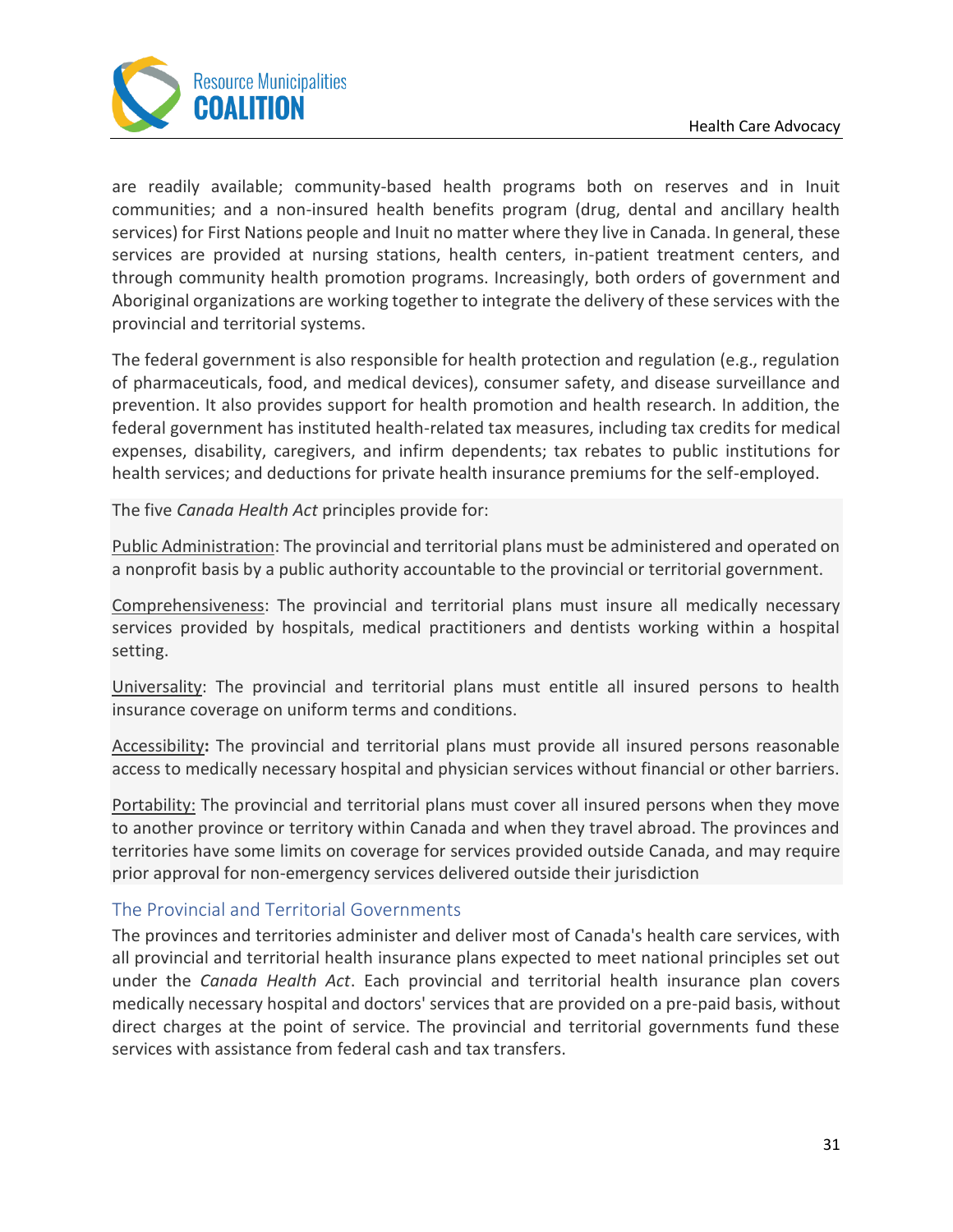

Medically necessary services are not defined in the *Canada Health Act*. It is up to the provincial and territorial health insurance plans, in consultation with their respective physician colleges or groups, to determine which services are medically necessary for health insurance purposes. If it is determined that a service is medically necessary, the full cost of the service must be covered by the public health insurance plan to follow the Act. If a service is not considered to be medically required, the province or territory need not cover it through its health insurance plan.

The roles of the provincial and territorial governments in health care include:

- administration of their health insurance plans;
- planning and funding of care in hospitals and other health facilities;
- services provided by doctors and other health professionals;
- planning and implementation of health promotion and public health initiatives; and
- negotiation of fee schedules with health professionals.

Most provincial and territorial governments offer and fund supplementary benefits for certain groups (e.g., low-income residents and seniors), such as drugs prescribed outside hospitals, ambulance costs, and hearing, vision, and dental care, that are not covered under the *Canada Health Act*.

Although the provinces and territories provide these additional benefits for certain groups of people, supplementary health services are largely financed privately. Individuals and families who do not qualify for publicly funded coverage may pay these costs directly (out-of-pocket), be covered under an employment-based group insurance plan or buy private insurance. Under most provincial and territorial laws, private insurers are restricted from offering coverage that duplicates that of the publicly funded plans, but they can compete in the supplementary coverage market.

As well, each province and territory have an independent workers compensation agency, funded by employers, which funds services for workers who are injured on the job.

#### <span id="page-31-0"></span>Health Care Expenditures

Within the publicly funded health care system, health expenditures vary across the provinces and territories. This is, in part, due to differences in the services that each province and territory covers and on demographic factors, such as a population's age. Other factors, such as areas where there are small and/or dispersed populations, may also have an impact on health care costs.

According to the Canadian Institute for Health Information (CIHI), in 1975, total Canadian health care costs consumed 7% of the Gross Domestic Product (GDP). Canada's total health care expenditures as a percentage of GDP grew to an estimated 11.7% in 2010 (or \$5,614 CDN per person). In 2010, publicly funded health expenditures accounted for seven out of every 10 dollars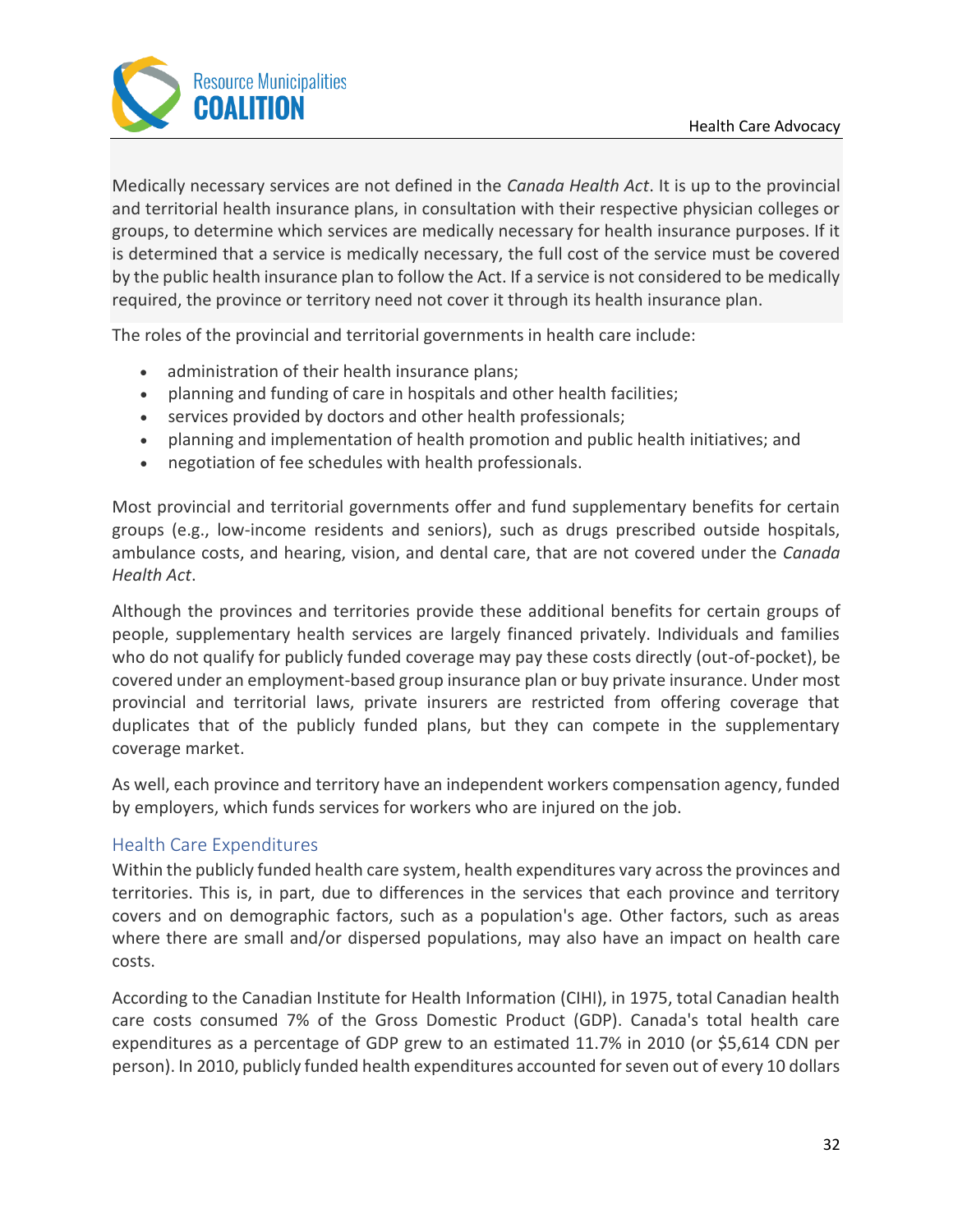

spent on health care. The remaining three out of every 10 dollars came from private sources and covered the costs of supplementary services such as drugs, dental care, and vision care.



## **Total Health Expenditures by Source of Finance, 1975**

Note: Although the graph notes that provincial/territorial governments pay for 71% of health expenditures in Canada, the federal government supports provincial/territorial expenditures through fiscal transfers.

Source: Canadian Institute for Health Information. *National Health Expenditure Trends*, 1975 - 2010.

#### **Total Health Expenditures by Source of Finance, 2010 Forecast**

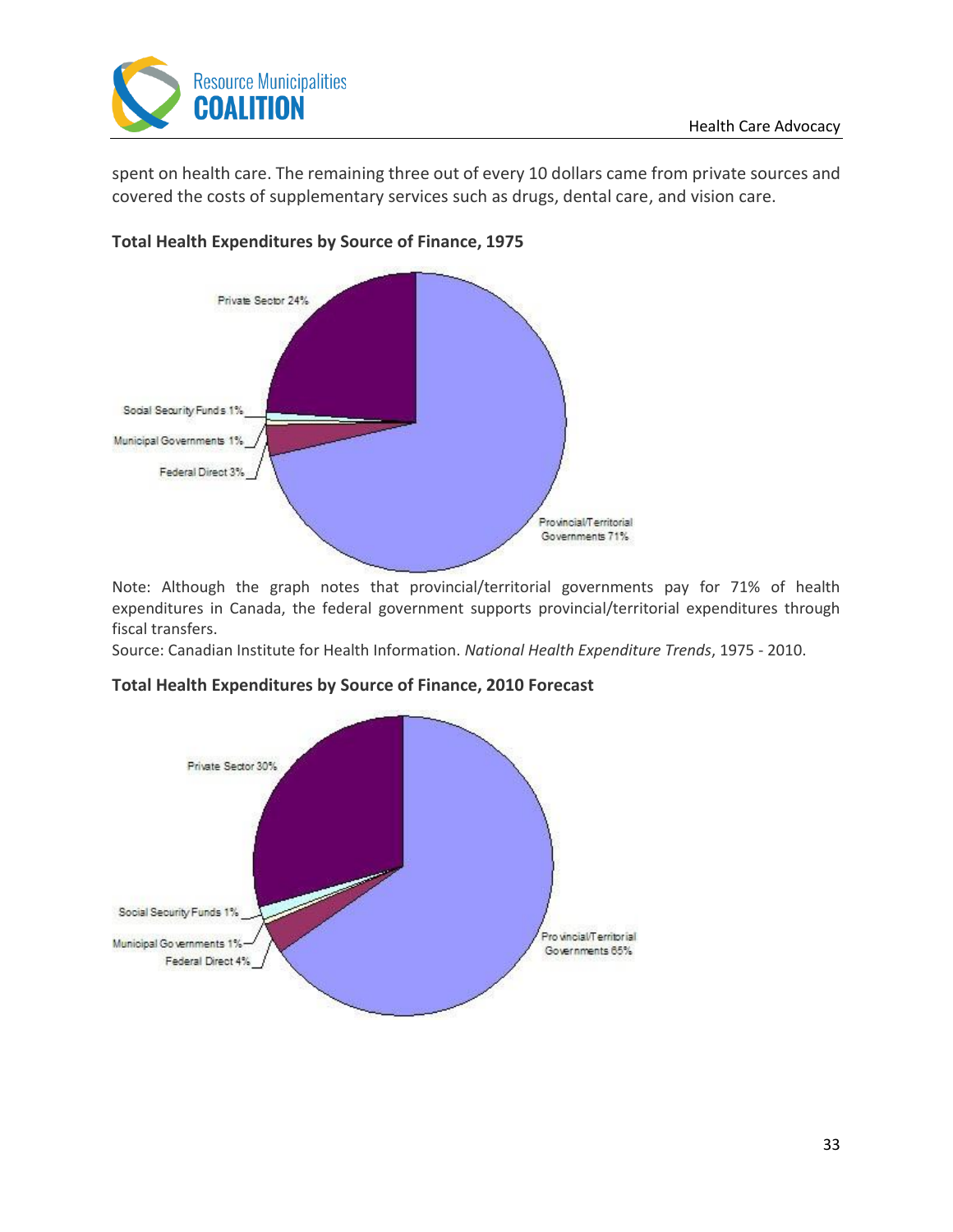

Note: Although the graph notes that provincial/territorial governments pay for 65% of health expenditures in Canada, the federal government supports provincial/territorial expenditures through fiscal transfers.

Source: Canadian Institute for Health Information. *National Health Expenditure Trends*, 1975 - 2010.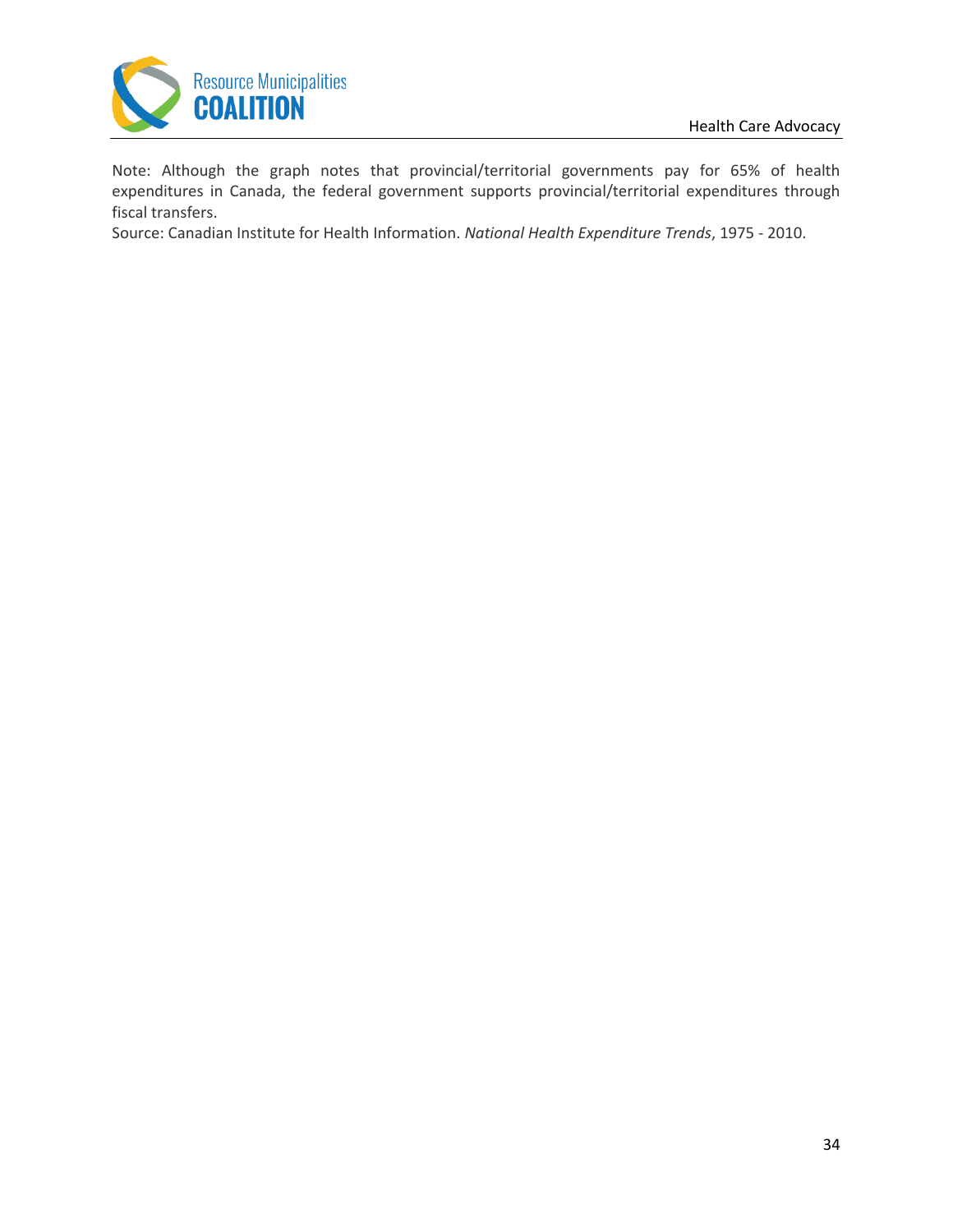



#### **Total Health Expenditures by Use of Funds, Annual Average, 1975-2010**

Source: Canadian Institute for Health Information. *National Health Expenditure Trends, 1975 - 2010.*

How health care dollars are spent has changed significantly over the last three decades. On average, the share of total health expenditures paid to hospitals and physicians has declined, while spending on drugs has greatly increased.

Though the share of health care expenditures accounted for by hospitals declined to 29% in 2010 from approximately 45% in the mid-1970s, hospitals continue to account for the largest share of health care spending. Spending on drugs has accounted for the second-largest share since 1997, making up 16% of spending in 2010. The third-largest share of health care expenditures is accounted for by spending on physicians, which made up 14% of spending in 2010.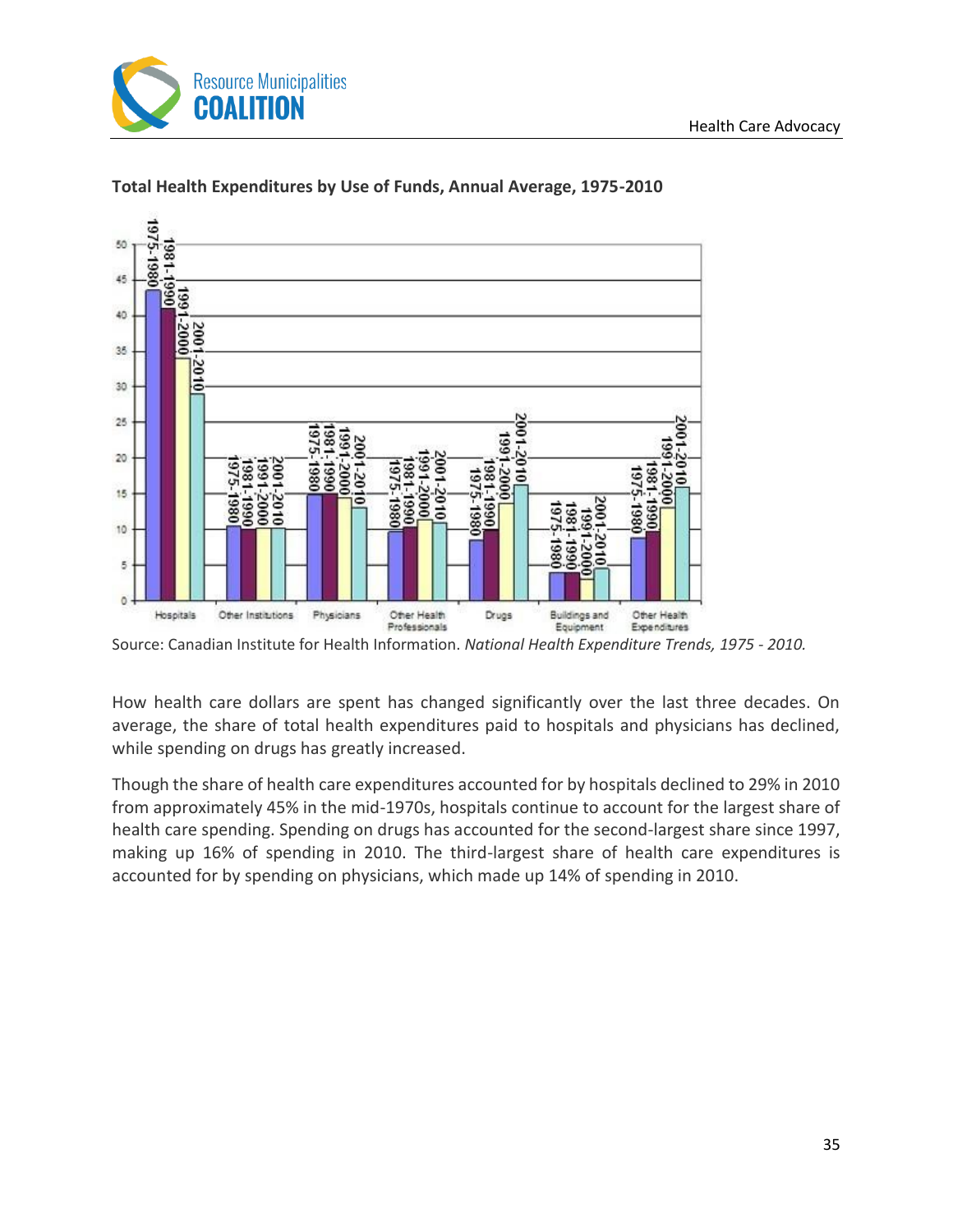

# <span id="page-35-0"></span>Health Care Standards within British Columbia

A look at the health care system in British Columbia, through the reviewing of research work completed by government and private sectors, that influence today's state of health care services, forms the basis of understanding the complexity of our health care system in BC.

To shape the landscape in British Columbia, consideration must be given to the most recent data used to evaluate and forecast health care needs and trends.



This information is provided by the Canadian Institute for Health Information, [www.cihi.ca.](http://www.cihi.ca/)

# <span id="page-35-1"></span>The Primary Health Care Charter

In 2007, the Province of British Columbia developed the Primary Health Care Charter<sup>1</sup> (the Charter) that set out direction, targets, and outcomes to support the creation of a strong, sustainable, accessible, and effective primary health care system for British Columbia.

The completion of the Charter resulted in seven priorities being established:

- 1) Improve access to primary health care.
- 2) Increased access to primary maternity care
- 3) Increased chronic disease prevention.
- 4) Enhanced management of chronic diseases
- 5) Improved coordination and management of co-morbidities
- 6) Improved care for the frail elderly
- 7) Enhance end-of-life care.

These priorities are supported by the following principles and methods that define and reflect the work in and for British Columbia:

- Improving patient health outcomes will drive what we do.
- Patients and families assume the role of partners in their care.
- A population-based approach will ensure inequalities and needs are identified and addressed.
- We will re-orient health services to align with the patient's journey through patientcentered integrated health system.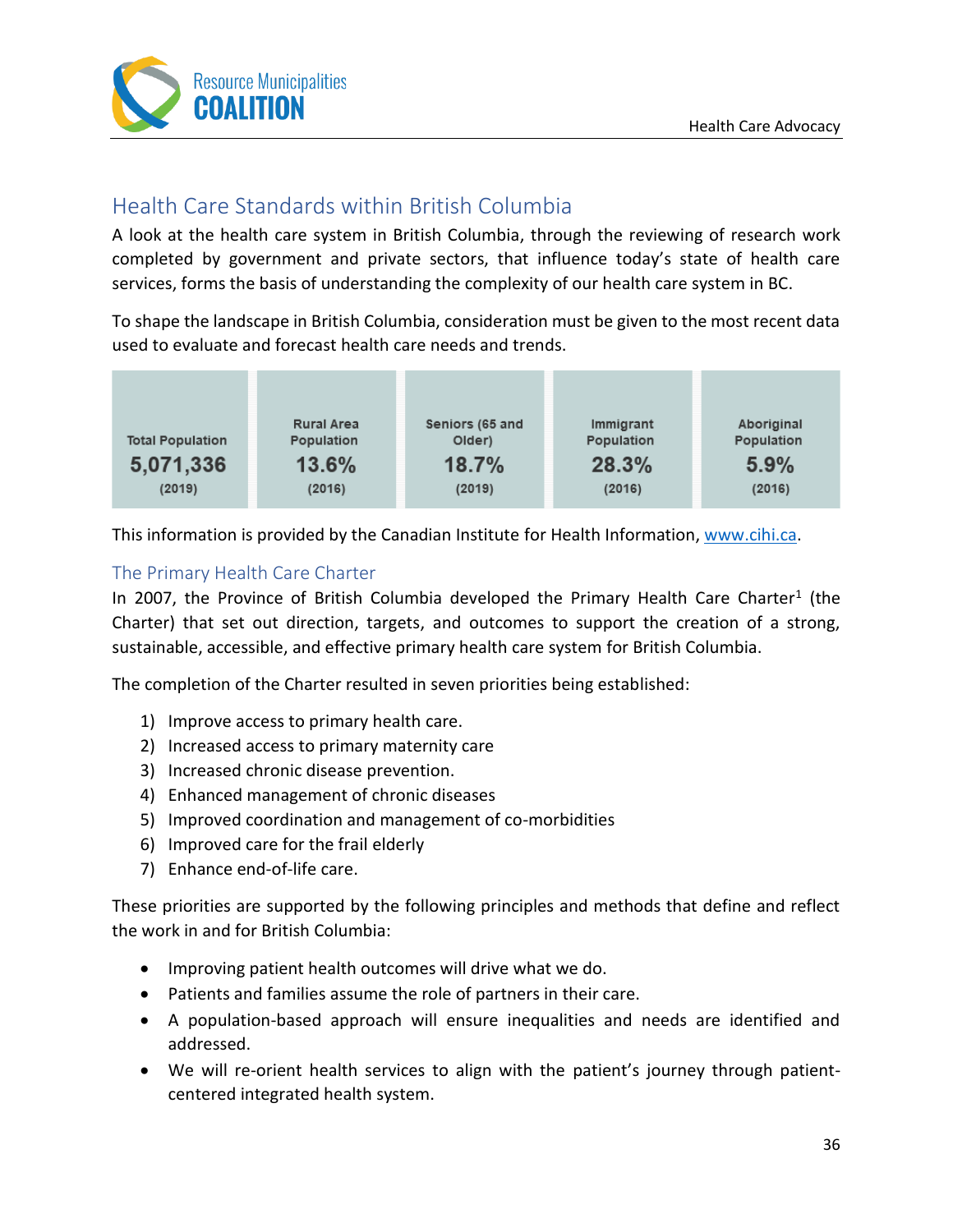

- Family physicians are the cornerstone of primary health care. They are a part of a broader community network and professional team that includes nurse practitioners, public health staff, community nurses, midwives, pharmacists, mental health professionals, clinical counsellors, physiotherapists, chiropractors, home and community care workers, dietitians, specialists, and many other health professionals and non-government organizations who work as a team with patients and their extended families.
- Patients should receive accessible, appropriate, efficient, effective, safe quality care at the right time in the right setting by the right provider.
- Patients and their clinicians must receive key information to make informed decisions at the point of care, and decisions support also must be available for managing patient populations.
- We will implement the Expanded Chronic Care Model through structured collaborative approaches because this model has derived the best results in clinical improvement and system change in BC.

The Charter through the establishment of the seven priorities provided insight and recommendations that would support the advancement or improvement of these priorities, however, the advancement of the Charter faltered and the development of the 2015 Provincial Health Care Strategy "Primary and Community Care in BC: A Strategic Policy Framework"<sup>2</sup> policy paper, was completed to reenergize the commitment to achieve the vision of the 2007 Charter.

With the advancement and efforts to improve the health care system within British Columbia, several more reports were completed, since the development of the Charter, that included a policy paper in 2004, *"Supporting Local Collaborative Models for Sustainable Maternity Care in British Columbia"*, Maternity Enhancement Project, "*BC Health System Strategy Implementation: A Collaborative and Focused Approach*" in 2014, and University of Northern British Columbia: "*The Importance of Organizational Commitment in Rural Nurses Intent to Leave*", January 24, 2020.